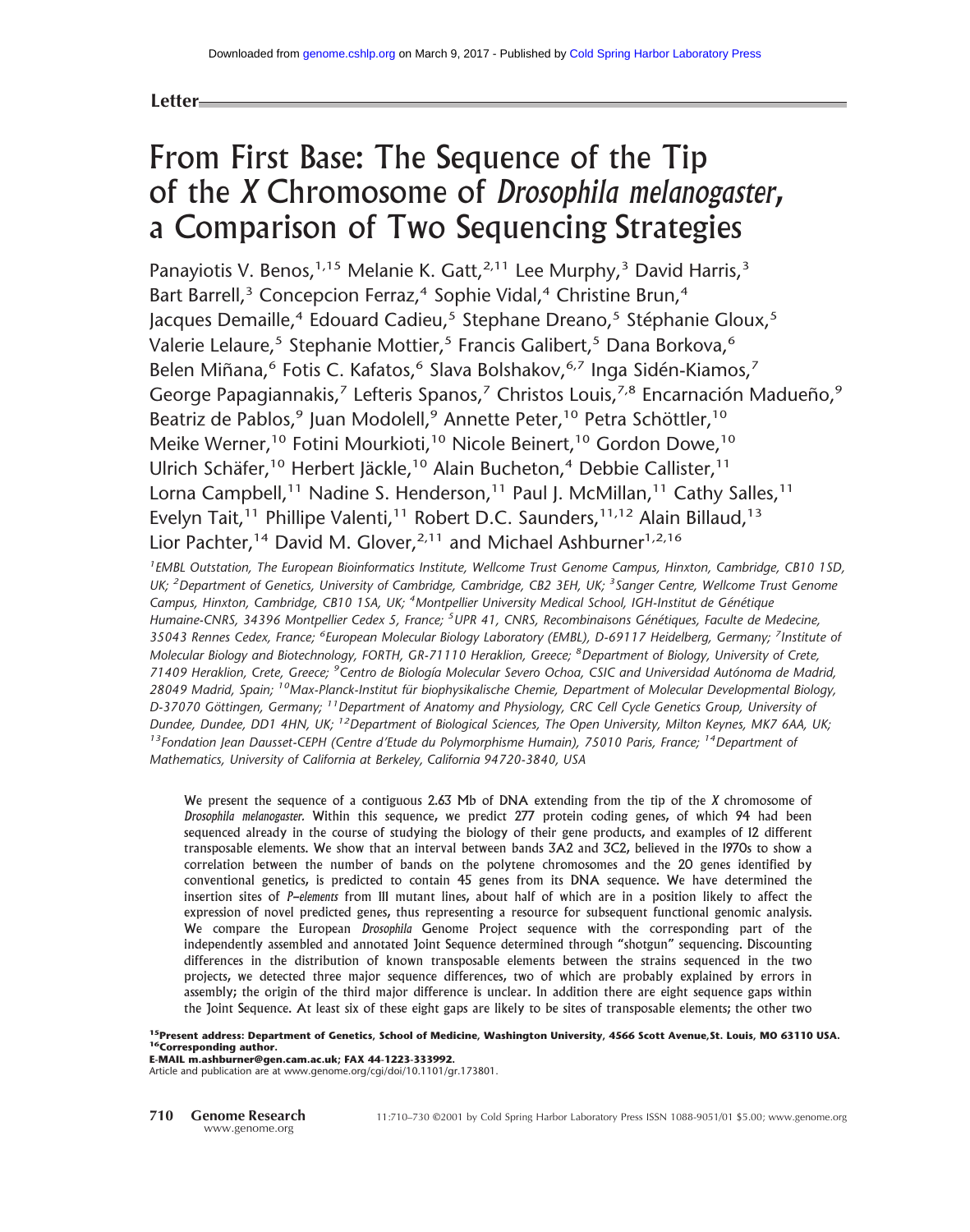are complex. Of the 275 genes in common to both projects, 60% are identical within 1% of their predicted amino-acid sequence and 31% show minor differences such as in choice of translation initiation or termination codons; the remaining 9% show major differences in interpretation.

[All of the sequences analyzed in this paper have been deposited in the EMBL-Bank database under the following accession nos.: AL009146, AL009147, AL009171, AL009188–AL009196, AL021067, AL021086, AL021106–AL021108, AL021726, AL021728, AL022017, AL022018, AL022139, AL023873, AL023874, AL023893, AL024453, AL024455–AL024457, AL024485, AL030993, AL030994, AL031024–AL031028, AL031128, AL031173, AL031366, AL031367, AL031581–AL031583, AL031640, AL031765, AL031883, AL031884, AL034388, AL034544, AL035104, AL035105, AL035207, AL035245, AL035331, AL035632, AL049535, AL050231, AL050232, AL109630, AL121804, AL121806, AL132651, AL132792, AL132797, AL133503–AL133506, AL138678, AL138971, AL138972, and Z98269. A single file (FASTA format) of the 2.6-Mb contig is available from ftp://ftp.ebi.ac.uk/pub/databases/edgp/contigs/contig\_1.fa.]

Less than 90 years have elapsed since Alfred H. Sturtevant presented the world with the first-ever genetic map of six visible markers on the *X* chromosome of *Drosophila melanogaster* (Sturtevant 1913). The extraordinary achievement of determining the entire euchromatic DNA sequence of *D. melanogaster* (Adams et al. 2000) now gives us the potential to identify every single coding region within this gene-rich region.

The first tentative steps towards sequencing the complete genome of *Drosophila* were taken 10 years ago with the construction of a physical map of the *X* chromosome (Side´n-Kiamos et al. 1990; Madueño et al. 1995) and the explicit declaration of the objective of whole-genome sequencing. Since then, both the European and Berkeley *Drosophila* Genome Projects (EDGP and BDGP) (Saunders et al. 1989; Kafatos et al. 1990; Rubin 1996, 1998; Louis et al. 1997) and, more recently Celera Genomics, have worked towards the common goal of completing the sequence of the entire genome of this fly. An essentially complete sequence of the euchromatic genome of *D. melanogaster* has now been published by the Celera Genomics/BDGP/Baylor College of Medicine collaboration with some input from EDGP; in this paper we call this the Joint Sequence (see Methods) (Adams et al. 2000; Myers et al. 2000; Rubin et al. 2000a).

We present an ∼2.7 Mb region accurately sequenced and analyzed independently of the Joint Sequence. This is only the second detailed molecular analysis of a genomic sequence of several megabases from *Drosophila*, and it offers some interesting contrasts with the 3 Mb region of an autosome, whose analysis has been published recently (Ashburner et al. 1999). It also gives an opportunity to compare the results and analysis of a sequence obtained by the widely adopted clone-by-clone approach to those obtained from the whole-genome shotgun approach adopted by Celera and their collaborators (Venter et al. 1998). We also report the collection of ∼6 Mb discontinuous sequence from divisions 4 – 10, which was obtained by sequencing at 1.5-fold coverage a collection of 29 BAC clones representing a minimal tiling path.

The tip of the *X* chromosome of *D. melanogaster* is a region of some sentimental, as well as much scientific, interest to geneticists. It includes the locus of the gene *white*, whose mutation was the first clear visible mutation found in *Drosophila* (Morgan 1910) and whose study led to the discovery of sex-linked inheritance and, hence, to the proof of the chromosome theory of heredity (Bridges 1916). It also includes a region, between the genes *zeste* and *white*, which was intensively studied by Burke Judd and colleagues (Judd et al. 1972) in an attempt to analyze the relationship between polytene chromosome bands and genes. There are two classic genetic complexes at the tip of the chromosome — the *achaete-scute* complex, whose phenotypic effects have long fascinated geneticists and generated much theoretical speculation (Agol 1929; García-Bellido 1979), and the *broad* complex (Zhimulev et al. 1995). The physical bases for the complexities in genetic analysis are quite different in these two cases (see below). Cytologically, the region includes, of course, the *XL* telomere, perhaps the best-characterized telomere in *Drosophila* (Biessmann and Mason 1997) as well as a region of polytene banding complexity that had indicated to Bridges (1935) the presence of a long reverse-repeat (Benos et al. 2000).

The main part of the sequence is contiguous, consisting of a single contig of 2,626,764 bp. The rest consists of a cosmid clone (23E12) that contains a number of *Drosophila* subtelomeric repeats (EMBL accession no. L03284) and thus represents the most distal part of the *X* chromosome. The two parts are separated by an unspecified number of repeats, and together amount to 2,664,670 bp.

## RESULTS AND DISCUSSION

## Linking the Genetic Map of the *X* Chromosome to a Molecular Framework

A decade ago, the founding members of the EDGP argued the case for constructing an accurate physical map of the genome of *D. melanogaster* linked to the genetic map (Sidén-Kiamos et al. 1990). To this end, cosmid clones were selected by hybridization with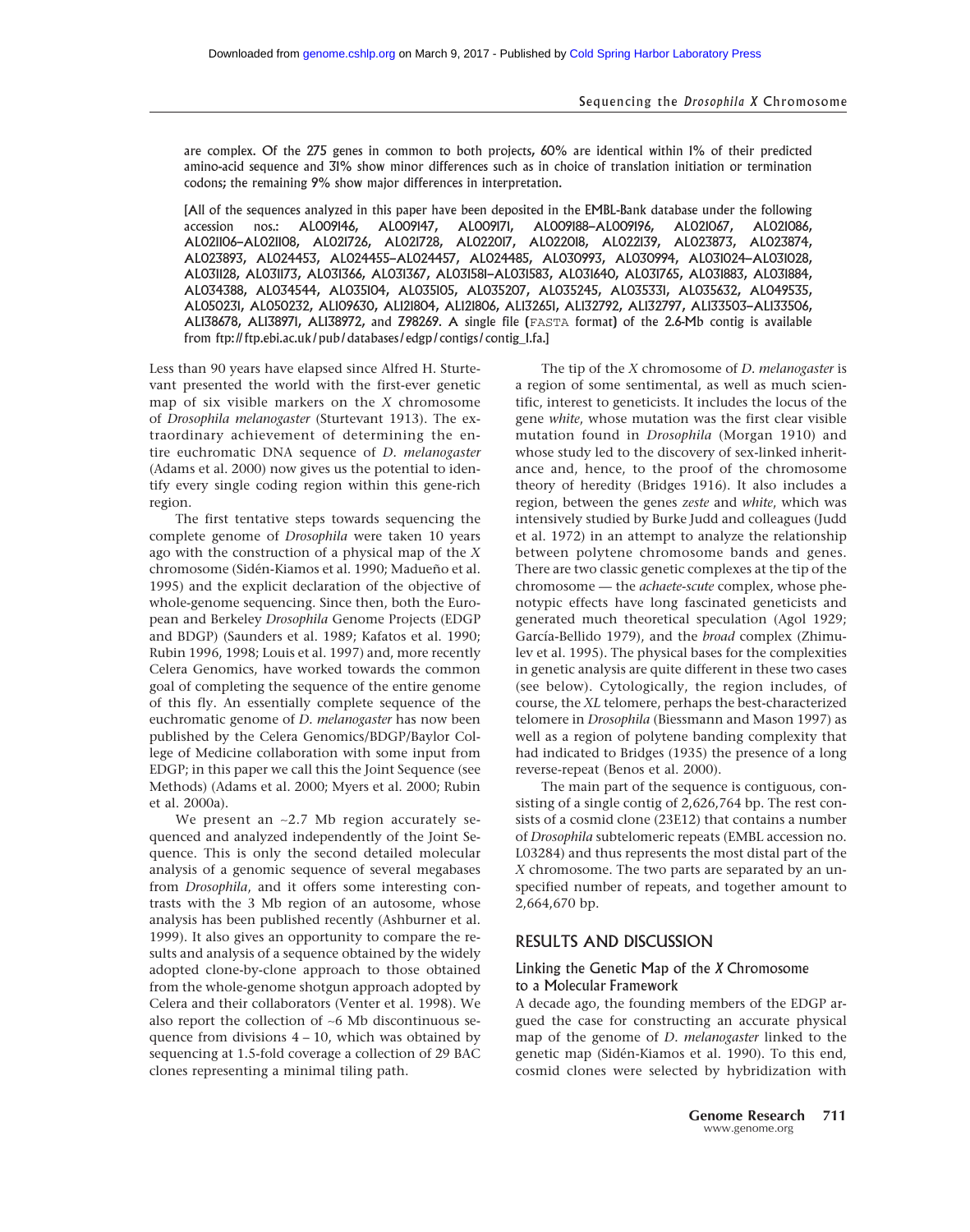PCR-amplified DNA microdissected from each of the 100 individual divisions of the major polytene chromosome arms. A physical map was generated by determining overlaps between the cosmids based on the shared fragments generated by restriction endonuclease digestion (Sulston et al. 1988). The localization of cosmids was verified by in situ hybridization to the polytene chromosomes and by determining STSs of cosmid end sequences (Louis et al. 1997). This physical map, and the cosmid library on which it was based, are available as a public resource (http://www.hgmp. mrc.ac.uk/Biology/descriptions/drosophila.html).

A physical map was also constructed by the BDGP (Kimmerly et al. 1996) based on segments of DNA cloned in a P1 phage vector that were aligned using PCR based STS content mapping. However, it was clear that both the cosmid and P1 maps would be an incomplete resource for sequencing the genome. Moreover, although the YAC map of Ajioka et al. (1991) does give good coverage, in our hands YAC clones were impractical for DNA sequencing purposes. We therefore undertook to build another map based on BAC clones because these vectors can, in principle, accommodate larger inserts of DNA. The generation of these BAC clones, that give an approximately 10-fold coverage of the genome, will be described in detail elsewhere. The library is available as a public resource (http://www. hgmp.mrc.ac.uk/Biology/descriptions/dros\_bac.html). Clones from both this and a BAC library of partial *Eco*RI digestion products of DNA constructed for the BDGP (Hoskins et al. 2000) were physically ordered and linked by hybridization with a total of 647 hybridization probes each of 40 nucleotides in length corresponding to sequences distributed along the length of the *X* chromosome. The resulting maps, whose full description will also be provided elsewhere, allowed us to determine a minimal tiling path of clones for sequencing purposes. We selected such a minimal tiling path extending through polytene divisions 4–10, and determined the sequence of these clones at ∼1.5-fold coverage (http://edgp.ebi.ac.uk/cgi-bin/progress.pl). This provided a skeletal sequence scan of ∼6 Mb of the chromosome that was made available to the Celera/BDGP/ Baylor shotgun sequencing project for use as an assembly scaffold.

The accurate sequencing of polytene divisions 1–3 was initiated on a minimal tiling path of cosmid clones, subsequently extended using the BAC clones to fill gaps in the cosmid map. The clones selected for sequencing are presented in Figure 1A, and the assembled nonredundant sequence can be directly accessed at http://edgp.ebi.ac.uk/cgi-bin/progress.pl, which links to the EMBL-Bank deposits.

## General Features of Gene Content

As explained in Methods, we have used two general classes of computational method to predict genes in this chromosome region: similarity-based methods and ab initio methods. Together these two approaches have enabled us to predict 277 protein-coding genes overall, of which 94 (33.9%) had been sequenced previously by the community (Table 1; Figure 1B). A total of 25 genes (9%) were predicted solely by ab initio methods, a lower fraction than in the *Adh* region (19%). A possible reason for this difference is that we used a stricter criterion for accepting a gene predicted only by an ab initio method than did Ashburner et al. (1999). Of the predicted genes, 205 have matches with ESTs from the BDGP (Rubin et al. 2000b) and NIH (Andrews et al. 2000) projects. The fraction of previously known *Drosophila* genes that had EST matches (77.1%) is the same as that of the genes predicted by sequence similarity (77.2%), and is very similar to the proportion of matches from the *Adh* region (71%). Assuming that the criteria used to predict genes are adequate, these figures provide a good indication for the proportion of *Drosophila* genes currently represented in EST collections. Presumably the shortfall reflects mainly that the cDNAs used to generate the ESTs have been derived from a restricted number of developmental stages. The value of ESTs in confirming gene identity and splicing patterns provides a strong argument to extend the generation of EST data to other developmental stages and tissues (Andrews et al. 2000; Rubin et al. 2000b). Based on the analysis of EST hits, we identified nine genes that are alternatively spliced in their coding regions, and thus able to direct the synthesis of two or more different proteins (Table 1, asterisks). It is striking that of the 183 newly predicted genes, 55% have significant similarities with sequences in other organisms thus indicating the extent of conserved function.

The average size of the coding regions of the genes predicted in the tip of the *X* chromosome is 1.8 Kb, with 2.7 introns per gene. The gene with the highest

**Figure 1** Physical maps of the interval 1A–3C. (*A*) Minimal tiling pattern of clones sequenced in divisions 1A–3C. BACR clones are indicated in red; BACN and BACH clones are indicated in green; cosmid clones are indicated in blue; redundant clones sequenced are indicated in pink; a few small regions were sequenced from other clones, these are indicated in yellow. The BACR, BACN, and BACH clones are from the same strain as that sequenced by the BDGP and Celera; the cosmids are from a different strain (see Methods). Scale divisions are 10 Kb. (*B*) Genes, transposable elements, and *P-element* insertions in divisions 1A–3C. Known genes are shown in red; genes with significant protein similarities to nondrosophilid proteins are shown in blue; predicted genes with EST hits are shown in yellow; predicted genes with no EST hits are shown in green; predicted genes with protein motif matches are shown in pink. Transposable elements are shown in orange within the sequence coordinate line. The sites of *P-element* and *EP-element* insertions are indicated by gray triangles. The large square brackets from 2100 to 2480 Kb embrace the *zeste*-*white* region (Figure 2). Scale divisions are 10 Kb (bold) and 1 Kb (regular).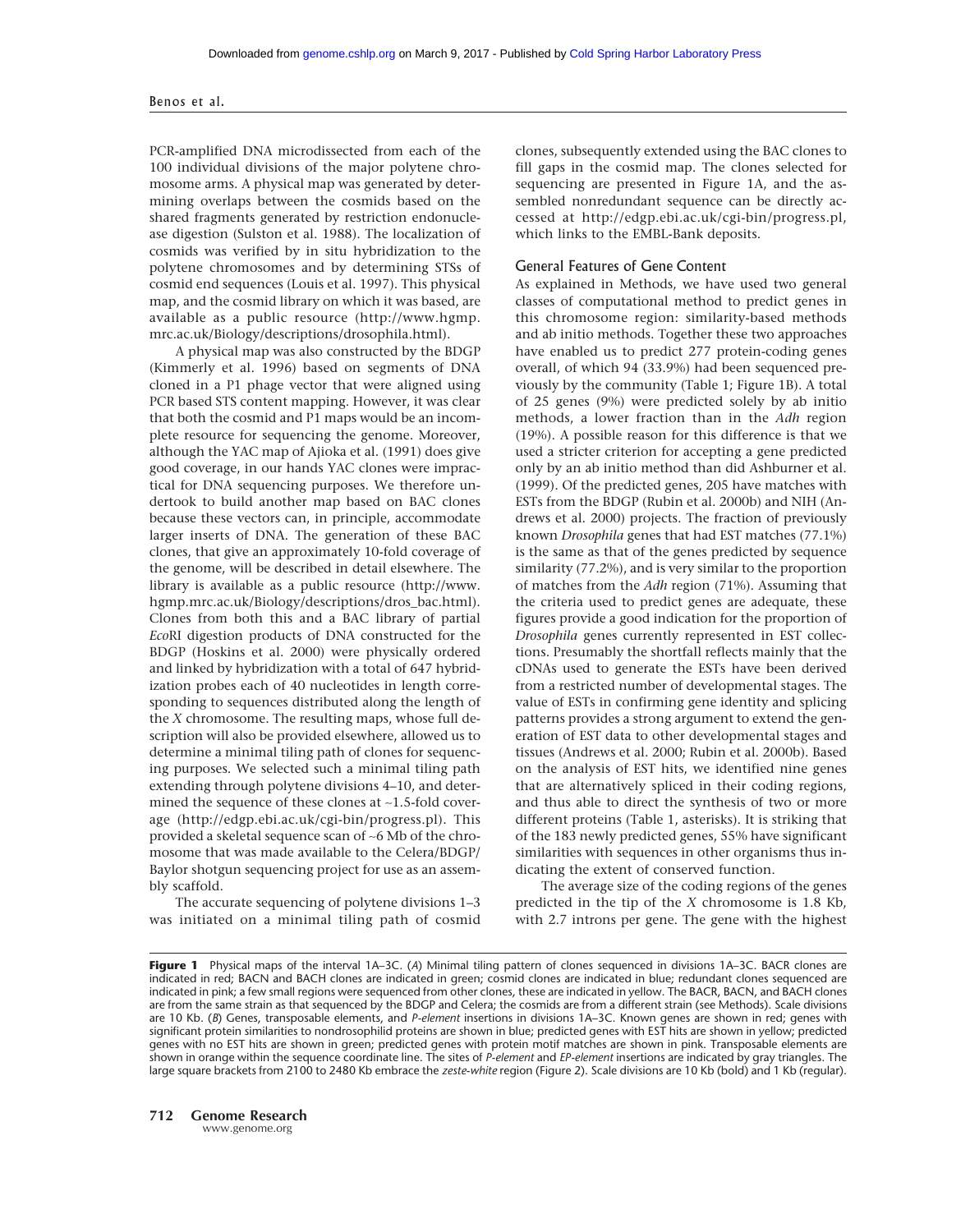|                 | <b>Table 1.</b> Genes Identified or Predicted in the 1A–3C Interval |                  |                                            |            |                               |                                      |
|-----------------|---------------------------------------------------------------------|------------------|--------------------------------------------|------------|-------------------------------|--------------------------------------|
| Cytology        | Gene symbol                                                         | Gene             | <b>HMMER</b>                               | <b>EST</b> | <b>Matching</b><br>gene(s)    | <b>EDGP</b><br>vs. joint<br>sequence |
|                 | EG:23E12.1                                                          |                  | PF01019: G_glu_transpept                   | GH10105    | CG17636                       | $\mathbf 0$                          |
|                 | EG:23E12.5                                                          |                  |                                            | GH15984    | CG17617                       | $\mathbf 0$                          |
|                 | EG:23E12.2                                                          |                  | <b>PF00169: PH</b>                         | LD22360    | CG17960                       | $B -$                                |
|                 |                                                                     |                  | PF00620: RhoGAP<br>PF00621: RhoGEF         |            |                               |                                      |
|                 | EG:23E12.3                                                          |                  |                                            |            | CG17707                       | $\boldsymbol{0}$                     |
|                 | EG:BACR37P7.1                                                       |                  | PF01762: Galactosyl T                      | CK01556    | CG3038                        | $\mathbf 0$                          |
|                 | EG:BACR37P7.2                                                       |                  | <b>PF00856: SET</b><br>PF00023: ank        | LD10743    | CG2995                        | $\mathbf 0$                          |
| 1A8             | <i><b>TEG:BACR37P7.3</b></i>                                        | †cin             | PF00994: MoCF_biosynth                     | GH09380    | CG2945                        | $\boldsymbol{0}$                     |
|                 | EG:BACR37P7.9                                                       |                  | PF00106: adh short                         |            | CG13377                       | $A -$                                |
| <b>1A8</b>      | EG:BACR37P7.7                                                       | ewq              |                                            | AF171732   | CG3114                        | $B+$                                 |
|                 | EG:BACR37P7.8                                                       |                  | PF00071: ras                               |            | CG13375                       | $B -$                                |
|                 | EG:BACR37P7.5                                                       |                  |                                            | bs28b06    | CG12470                       | $\mathbf{0}$                         |
|                 | EG:125H10.1                                                         |                  |                                            | LP06894    | CG3777                        | $\mathbf 0$                          |
| 1B1             | EG:125H10.2                                                         | y                |                                            |            | CG3757                        | $\mathbf 0$                          |
| 1B1             | EG:125H10.3                                                         | ac               | <b>PF00010: HLH</b>                        |            | CG3796                        | $\mathbf{0}$                         |
| 1B2             | EG:198A6.1                                                          | SC               | <b>PF00010: HLH</b>                        |            | CG3827                        | $\mathbf 0$                          |
| 1B3             | EG:198A6.2                                                          | $I(1)$ sc        | <b>PF00010: HLH</b>                        |            | CG3839                        | $\mathbf 0$                          |
| 1 <sub>B4</sub> | EG:EG0001.1                                                         | pcl              | PF00026: asp                               |            | CG13374                       | $\mathbf 0$                          |
| 1 <sub>B4</sub> | EG:165H7.2                                                          | ase              | <b>PF00010: HLH</b>                        |            | CG3258                        | $\mathbf{0}$                         |
|                 | EG:165H7.1                                                          | Cyp4q1           | PF00067: p450                              | GH20504    | CG3972                        | $\mathbf 0$                          |
| 1 <sub>B4</sub> | EG:165H7.3                                                          | $I(1)$ Bb        |                                            | LD14543    | CG3923                        | $D+*$                                |
|                 | EG:171D11.6                                                         |                  |                                            | LD04586    | CG13372<br>CG18166<br>CG18273 | $D^*$                                |
|                 | EG:171D11.2                                                         |                  | PF00664: ABC membrane<br>PF00005: ABC_tran | LD18126    | CG3156                        | $A -$                                |
|                 | $\frac{1}{2}EG:171D11.1$<br>EG:171D11.5                             |                  | PF00171: aldedh                            | GM07535    | CG17896<br>CG17778            | $\mathbf 0$<br>$\mathbf{0}$          |
| 1 <sub>B7</sub> | $\frac{1}{2}$ EG:171D11.3                                           | t <sub>svr</sub> | PF00246: Zn_carbOpept                      | LD28490    | CG4122<br>CG18503             | $D^*$                                |
|                 | EG:171D11.4; EG:65F1.3                                              | arginase         | PF00491: arginase                          | GH02581    | CG18104                       | $C+$                                 |
| 1 <sub>B8</sub> | tEG:65F1.2                                                          | telav            | PF00076: rrm                               | HL03451    | CG4262                        | $\mathbf{0}$                         |
|                 | EG:65F1.1                                                           |                  |                                            | GH24496    | CG4293                        | $\mathbf{0}$                         |
| 1 <sub>B8</sub> | EG:65F1.5                                                           | Appl             | PF02177: A4 EXTRA                          | HL03850    | CG7727                        | $A+$                                 |
| 1 <sub>B9</sub> | EG:118B3.1                                                          | vnd              | PF00046: homeobox                          |            | CG6172                        | $\mathbf 0$                          |
|                 | EG:118B3.2                                                          |                  | PF00307: CH                                | GH04661    | CG13366                       | $\mathbf{0}$                         |
| 1B13            | EG:115C2.5                                                          | mod(r)           |                                            | LP01383    | CG17828                       | $\mathbf 0$                          |
|                 | EG:115C2.1                                                          |                  | PF00294: pfkB                              | LP11157    | CG13369                       | $\mathbf{0}$                         |
|                 | EG:115C2.12                                                         |                  |                                            | LP11709    | CG18451                       | $\mathbf 0$                          |
|                 | EG:115C2.6                                                          |                  | PF00096: zf-C2H2                           | LD23988    | CG17829                       | $\mathbf{0}$                         |
| 1B13            | EG:115C2.7                                                          | RpL36            | PF01158: Ribosomal_L36e                    | LD01128    | CG7622                        | $\mathbf{0}$                         |
| 1B13            | EG:115C2.2                                                          | $I(1)$ IBi       |                                            | LD09823    | CG6189                        | $\mathbf{0}$                         |
| 1B13            | EG:115C2.9                                                          | Dredd            | PF00655: ICE p10<br>PF00656: ICE_p20       | LD14339    | CG7486                        | $B -$                                |
| 1B13            | EG:115C2.3                                                          | su(s)            |                                            | LD06838    | CG6222                        | $\overline{0}$                       |
|                 | EG:115C2.8                                                          |                  |                                            | GH16756    | CG13367                       | $A -$                                |
|                 | EG:115C2.11                                                         |                  |                                            | GH22310    | CG16982                       | B+                                   |
|                 | EG:115C2.10                                                         |                  | PF00856: SET                               | LD03312    | CG13363                       | $C -$                                |
| 1B13            | EG:115C2.4                                                          | skpA             | PF01466: Skp1                              | LD03188    | CG16983                       | $\overline{0}$                       |
| 1B14-C1         | EG:BACR19J1.1                                                       | sdk              | PF00041: fn3<br>PF00047: ig                | GM02010    | CG5227                        | B+                                   |
|                 | EG:BACR19J1.2                                                       |                  | PF00153: mito_carr                         | LD09021    | CG5254                        | $\mathbf 0$                          |
|                 | EG:BACR19J1.3                                                       |                  |                                            | GH28702    | CG5273                        | $\mathbf 0$                          |
|                 | EG:BACR19 1.4                                                       | RpL22            | PF01776: Ribosomal L22e                    | LP05628    | CG7434                        | $\mathbf 0$                          |
|                 | EG:34F3.2                                                           |                  | PF00784: MyTH4<br><b>PF00169: PH</b>       | LD11354    | CG12467                       | D                                    |
|                 | EG:34F3.1                                                           |                  |                                            | LD26268    | CG12467                       | D                                    |
|                 | EG:34F3.8                                                           |                  | PF00957: synaptobrevin                     | LD05791    | CG7359                        | $\overline{0}$                       |
|                 | EG:34F3.10                                                          |                  |                                            |            | CG13358                       | A+                                   |
|                 | EG:34F3.9                                                           |                  |                                            |            | CG13359                       | $B -$                                |

(*Table continues on pp. 714–718.*)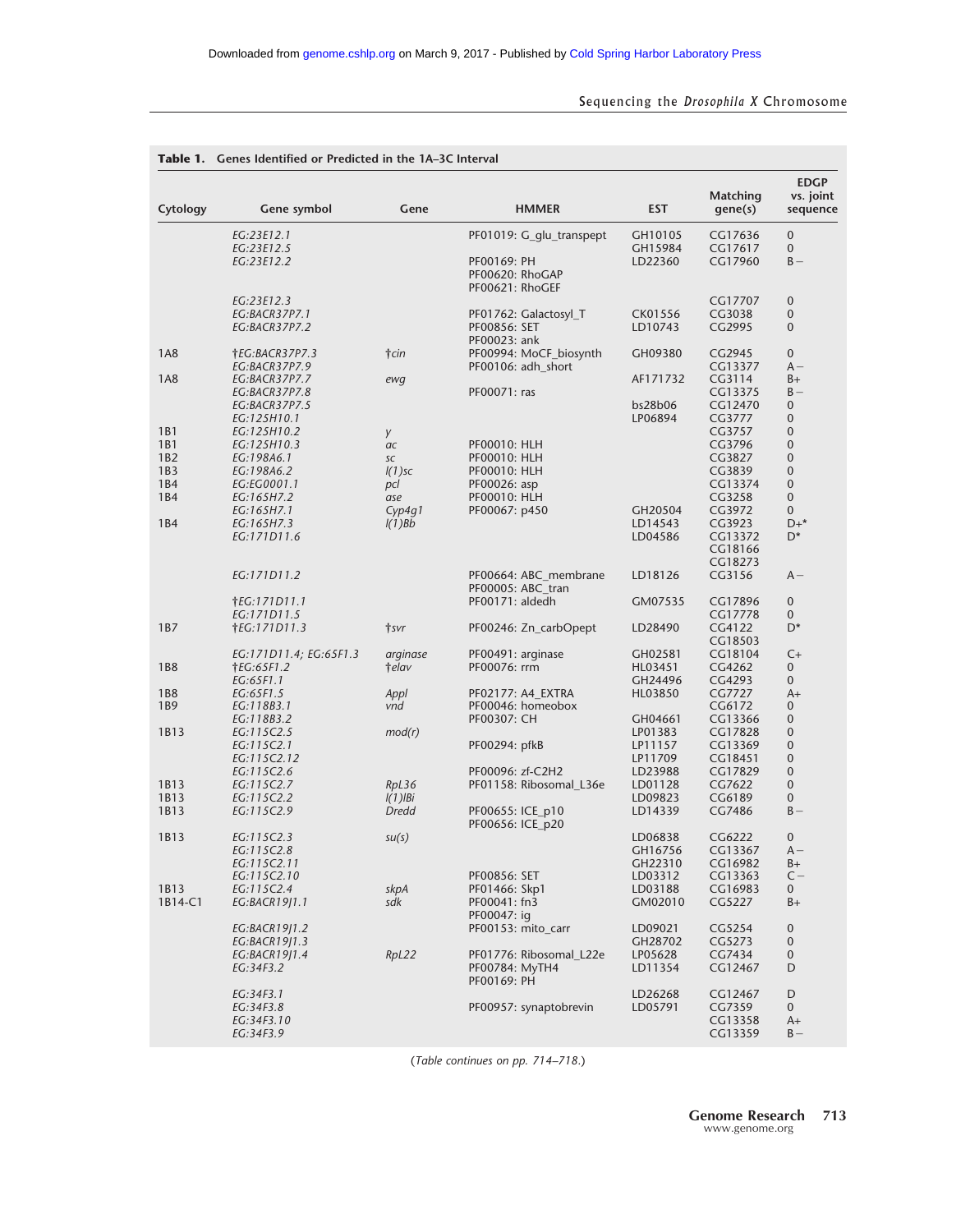| Cytology       | Gene symbol                   | Gene                 | <b>HMMER</b>                                | <b>EST</b>         | Matching<br>gene(s) | <b>EDGP</b><br>vs. joint<br>sequence |
|----------------|-------------------------------|----------------------|---------------------------------------------|--------------------|---------------------|--------------------------------------|
| 1B14-C1        | EG: 34F3.3                    | <b>Rbf</b>           | PF01858: RB_A<br>PF01857: RB_B              | LP07395            | CG7413              | 0                                    |
|                | EG:34F3.4                     |                      |                                             | LD26306            | CG16989             | $\mathbf 0$                          |
|                | EG:34F3.5                     |                      |                                             | LP04844            | CG13360             | 0                                    |
|                | EG:34F3.7                     |                      | <b>PF02366: PMT</b>                         | LP01681            | CG12311             | $A - C -$                            |
|                | EG:34F3.6                     | fz3                  | PF01534: Frizzled<br>PF01392: Fz            |                    | CG16785             | $A -$                                |
|                | EG:BACR7A4.2                  |                      |                                             | bs33b10            | CG3713              | 0                                    |
|                | EG:BACR7A4.3                  |                      | PF00089: trypsin                            |                    | CG11664             | 0                                    |
|                | EG:BACR7A4.19                 |                      | <b>PF00651: BTB</b><br>PF01344: Kelch       | LP01394            | CG3711              | 0                                    |
|                | EG:BACR7A4.6                  |                      |                                             | 1.82               | CG3034              | 0                                    |
|                | EG:BACR7A4.18                 |                      | PF00956: NAP_family                         | GH17085            | CG3708              | $A+$                                 |
|                | EG:BAC7A4.20                  |                      |                                             | LP11534            | CG3706              | 0                                    |
|                | EG:BACR7A4.5                  |                      |                                             | LP07093            | CG11642             | 0                                    |
|                | EG:BACR7A4.17                 |                      |                                             | LD33276            | CG3704              | 0                                    |
|                | EG:BACR7A4.16                 |                      |                                             | LD03548            | CG3026              | 0                                    |
|                | EG:BACR7A4.15                 |                      |                                             | GH12139            | CG3703              | $A -$                                |
|                | EG:BACR7A4.14                 |                      | PF00106: adh short<br>PF00678: adh_short_C2 | LP06734            | CG3699              | $D -$ *                              |
|                | EG:BACR7A4.13                 |                      | PF00083: sugar_tr                           | GH13765            | CG3690              | 0                                    |
|                | EG:BACR7A4.7                  |                      | PF02268: TFIIA_gamma                        | GM03032            | CG11639             | 0                                    |
|                | EG:BACR7A4.12                 |                      | PF00036: efhand                             | bs03d05            | CG11638             | $A++$                                |
| 1E1-4          | EG:BACR7A4.8                  | anon-1Ed             |                                             | LD29918            | CG3021              | $C -$                                |
|                | EG:BACR7A4.11                 | CDC45L               |                                             | LD08729<br>GH11273 | CG3658              | $\overline{0}$<br>$A -$              |
| 1E1-4<br>1E1-4 | EG:BACR7A4.9<br>EG:BACR7A4.10 | anon-1Eb<br>su(w[a]) | PF01805: Surp                               | SD01276            | CG14630<br>CG3019   | $B -$                                |
|                | EG:103E12.2                   |                      |                                             | GH24974            | CG14629             | 0                                    |
|                | EG:103E12.3                   |                      |                                             | LD08339            | CG3655              | 0                                    |
|                | EG:BACR42117.12               |                      | PF00076: rrm                                |                    | CG14628             | 0                                    |
|                | EG:BACR42117.1                |                      | PF01652: IF4E                               | bs10b09            | CG11392             | $B+$                                 |
|                | EG:BACR42117.2                |                      |                                             | LP03214            | CG11378             | 0                                    |
|                | EG:BACR42117.3                |                      |                                             |                    | CG11384             | 0                                    |
|                | EG:BACR42117.4                |                      |                                             | bs31h12            | CG11379             | $\overline{0}$                       |
|                | EG:BACR42117.5                |                      |                                             |                    | CG14627             | $A++$                                |
|                | EG:BACR42117.6                |                      |                                             |                    | CG14626             | $A -$                                |
|                | EG:BACR42117.7                |                      |                                             |                    | CG11380             | $A++$                                |
|                | EG:BACR42117.8                |                      |                                             |                    | CG14625             | A+                                   |
|                | EG:BACR42117.9                |                      |                                             |                    | CG11381             | D                                    |
|                |                               |                      |                                             |                    | CG14624             |                                      |
|                | EG:BACR42117.10               |                      |                                             | LP08751            | CG11382             | 0                                    |
|                | EG:BACR42117.11<br>EG:33C11.3 |                      | PF00096: zf-C2H2                            | LP06890            | CG11398             | 0<br>$A + C - -$                     |
|                | EG:33C11.2                    |                      |                                             | GM08856            | CG3638<br>CG11403   | $\overline{0}$                       |
|                | EG:33C11.1                    | $A3-3$               | PF00170: bZIP                               | GH24653            | CG11405             | 0                                    |
|                | EG:114D9.1                    |                      | PF00036: efhand                             |                    | CG11408             | 0                                    |
|                | EG:114D9.2                    |                      | PF02181: FH2                                | LD26058            | CG14622             | A – –                                |
|                | EG:190E7.1                    |                      |                                             |                    | CG18091             | 0                                    |
|                | EG:8D8.1                      |                      |                                             | GM13066            | CG11411             | 0                                    |
|                | EG:8D8.2                      |                      |                                             | LD34263            | CG11409             | 0                                    |
|                | EG:8D8.6                      |                      | PF00583: Acetyltransf                       | LD06467            | CG11412             | $B+$                                 |
|                | EG:8D8.8                      |                      |                                             | GM12784            | CG11418             | 0                                    |
|                | EG:8D8.7                      |                      | PF00335: transmembrane4                     | LP04678            | CT11415             | 0                                    |
|                | EG:8D8.3                      |                      | PF00324: aa_permeases                       | LD15480            | CG12773             | 0                                    |
|                | EG:8D8.4                      |                      |                                             | LD08351            | CG11417             | 0                                    |
|                | EG:8D8.5                      | png                  | PF00069: pkinase                            |                    | CG11420             | 0                                    |
| 1F             | EG:132E8.1                    |                      | PF00076: rrm<br>PF00069: pkinase            | LD09340            | CG3056<br>CG3051    | 0                                    |
|                | EG:132E8.2<br>EG:132E8.3      | SNF1A                | PF00085: thiored                            | GH05909<br>LD03613 | CG3719              | 0<br>0                               |
|                | EG:132E8.4                    |                      |                                             |                    | CG11448             | 0                                    |
|                | EG:49E4.1                     | futsch               |                                             | GH21135            | CG3064              | D*                                   |
|                | EG:BACN32G11.1                |                      |                                             |                    | CG18531             | 0                                    |
|                | EG:BACN32G11.2                |                      |                                             | GH10964            | CG14785             | 0                                    |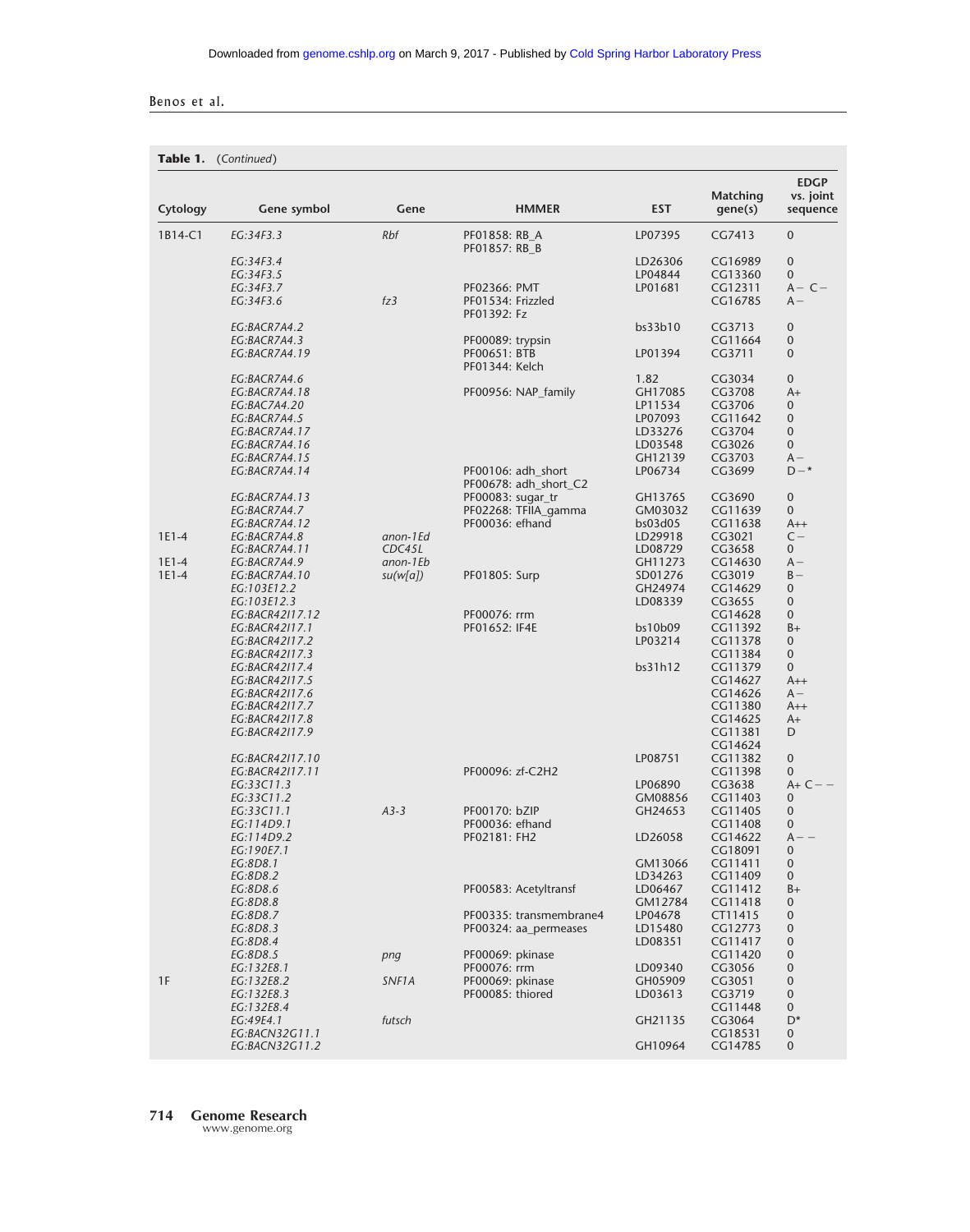| Cytology        | Gene symbol              | Gene                 | <b>HMMER</b>                                  | <b>EST</b> | <b>Matching</b><br>gene(s) | <b>EDGP</b><br>vs. joint<br>sequence |
|-----------------|--------------------------|----------------------|-----------------------------------------------|------------|----------------------------|--------------------------------------|
|                 | EG:BACN32G11.3           |                      | <b>PF01535: PPR</b>                           | LD01992    | CG14786                    | 0                                    |
|                 | EG:BACN32G11.4           |                      | PF00378: ECH                                  | LP07530    | CG14787                    | $A -$                                |
|                 | EG:BACN32G11.5           |                      | PF01926: MMR_HSR1                             | HL05876    | CG14788                    | $\mathbf{0}$                         |
|                 | EG:BACN32G11.6           |                      |                                               | GH07929    | CG14789                    | $A -$                                |
|                 | EG:80H7.10               |                      |                                               | GH22272    | CG14777                    | $\mathbf{0}$                         |
|                 | EG:80H7.1                |                      | PF00089: trypsin                              |            |                            |                                      |
|                 | EG:80H7.2                |                      |                                               | LD18706    | CG14779                    | $\mathbf 0$                          |
|                 | EG:80H7.3                |                      | PF00089: trypsin                              |            | CG14780                    | $\mathbf{0}$                         |
|                 | EG:80H7.4                |                      | PF00071: ras                                  | GM10914    | CG14791                    | $B -$                                |
|                 | EG:80H7.11               |                      |                                               | LD02045    | CG14781                    | $B+$                                 |
|                 | EG:80H7.5                |                      | <b>PF01363: FYVE</b>                          | GM03532    | CG14782                    | 0                                    |
|                 |                          |                      | <b>PF00169: PH</b>                            |            |                            |                                      |
| $2B1 - 2$       | EG:80H7.6                | sta                  | PF00318: Ribosomal_S2                         | LD27557    | CG14792                    | $A - B C +$                          |
|                 | EG:80H7.7                |                      | PF00060: lig_chan                             |            | CG14793                    | D <sup>*</sup>                       |
|                 | EG:196F3.1<br>EG:196F3.3 |                      |                                               |            |                            |                                      |
|                 |                          |                      |                                               | LD05656    | CG14795                    | A+                                   |
|                 | EG:196F3.2               |                      | PF02214: K_tetra                              |            | CG14783                    | $C+$                                 |
|                 | EG:56G7.1                |                      | PF01607: Chitin bind 2<br><b>PF00651: BTB</b> |            | CG14796                    | 0<br>$\mathbf{0}$                    |
| 2B <sub>5</sub> | $\ddagger$ EG:123F11.1;  | †br                  |                                               | LP05017    | CG11491                    |                                      |
|                 | EG:17A9.1; EG:25D2.1     |                      | PF00096: zf-C2H2                              | LD12589    |                            | $\mathbf 0$                          |
| 2B6             | EG:171E4.1               | dor                  |                                               | CK00326    | CG3093<br>CG3740           | D <sup>*</sup>                       |
|                 | EG:171E4.4<br>EG:171E4.2 |                      |                                               |            | CG3095                     | $A + C +$                            |
|                 | EG:171E4.3               |                      | <b>PF00560: LRR</b>                           |            | CG3737                     | $\mathbf{0}$                         |
|                 | EG:73D1.1                |                      |                                               | LD24507    | CG3791                     | 0                                    |
| 2B6-7           | EG: 9D2.1                | b6                   |                                               | HL05401    | CG3100                     | $\mathbf{0}$                         |
|                 | EG:9D2.2                 |                      |                                               | GH23439    | CG3783                     | D*                                   |
| 2B6-8           | EG:9D2.3                 | a6                   |                                               | LD13641    | CG3771                     | $C -$                                |
|                 | EG: 9D2.4                |                      | PF00089: trypsin                              |            | CG3795                     | 0                                    |
|                 | EG:4F1.1                 |                      |                                               | GH21860    | CG14808                    | $\overline{0}$                       |
|                 | EG:BACN35H14.1           | Adar                 | PF02137: A deamin<br>PF00035: dsrm            | LD31451    | CG12598                    | A+                                   |
|                 | EG:137E7.1               |                      |                                               | LD19625    | CG17968                    | $\mathbf 0$                          |
|                 | EG:131F2.2               |                      | PF00929: Exonuclease                          |            | CG14801                    | $A -$                                |
|                 | EG:131F2.3               |                      |                                               | LP07325    | CG14812                    | 0                                    |
|                 | EG:63B12.10              | $\delta$ COP         |                                               | LD30910    | CG14813                    | 0                                    |
|                 | EG:63B12.6               |                      |                                               | GM12676    | CG14814                    | $A -$                                |
|                 | EG:63B12.13              |                      |                                               | GH20211    | CG14802                    | 0                                    |
|                 | EG:63B12.5               |                      | <b>PF00515: TPR</b>                           | GH08708    | CG14815                    | $\mathbf 0$                          |
|                 | EG:63B12.9               |                      |                                               | LD13889    | CG14803                    | $B+$                                 |
|                 | EG:63B12.4               |                      | <b>PF00300: PGAM</b>                          | LD30851    | CG14816                    | 0                                    |
|                 | EG:63B12.8               |                      |                                               | LD10891    | CG14804                    | 0                                    |
|                 | EG:63B12.11              |                      |                                               | GH01621    | CG14817                    | 0                                    |
|                 | EG:63B12.7               |                      | PF00400: WD40                                 | LD02447    | CG14805                    | B+                                   |
|                 | EG:63B12.12              |                      |                                               | LP05103    | CG14818                    | $\mathbf 0$                          |
| 2B15            | EG:63B12.3               | trr                  | PF00856: SET                                  | GM10003    | CG3848                     | B++                                  |
| 2B15            | EG:63B12.2               | anon-2Bd             | PF00252: Ribosomal L16                        | GH05976    | CG3109                     | B+                                   |
| 2B15            | EG:86E4.6                | arm                  | PF00514: Armadillo seq                        | LD10209    | CG11579                    | A+                                   |
|                 | EG:86E4.2                |                      | PF01532: Glyco hydro 47                       | LD21416    | CG3810                     | $C+$                                 |
|                 | EG:86E4.3                |                      | PF00400: WD40                                 |            | CG17766                    | $A -$                                |
|                 | EG:86E4.4                |                      |                                               | LD27573    | CG3480                     | 0                                    |
| 2B15            | EG:86E4.1                | $e$ IF-2b $\epsilon$ | PF02020: W2<br>PF00132: hexapep               | LD26247    | CG3806                     | 0                                    |
|                 | EG:86E4.5                |                      | PF00783: IPPc                                 | GH18456    | CG3573                     | $\boldsymbol{0}$                     |
|                 | EG:39E1.1                |                      |                                               | LD22420    | CG11596                    | $\mathbf 0$                          |
|                 | EG:39E1.3                |                      |                                               | LP09039    | CG3857                     | 0                                    |
|                 | EG:39E1.2                |                      |                                               | LD09945    | CG3587                     | $\mathbf 0$                          |
|                 | EG:BACH6115.1            |                      |                                               |            | CG3600                     | 0                                    |
|                 | EG:133E12.2              |                      | PF00104: hormone rec                          |            | CG16902                    | D <sup>*</sup>                       |
|                 |                          |                      | PF00105: zf-C4                                |            |                            |                                      |
|                 | EG:133E12.3              |                      | PF01650: Peptidase_C13                        |            | CG4406                     | $A+$                                 |
|                 | EG:133E12.4              | east                 |                                               | LD33602    | CG4399                     | $\overline{0}$                       |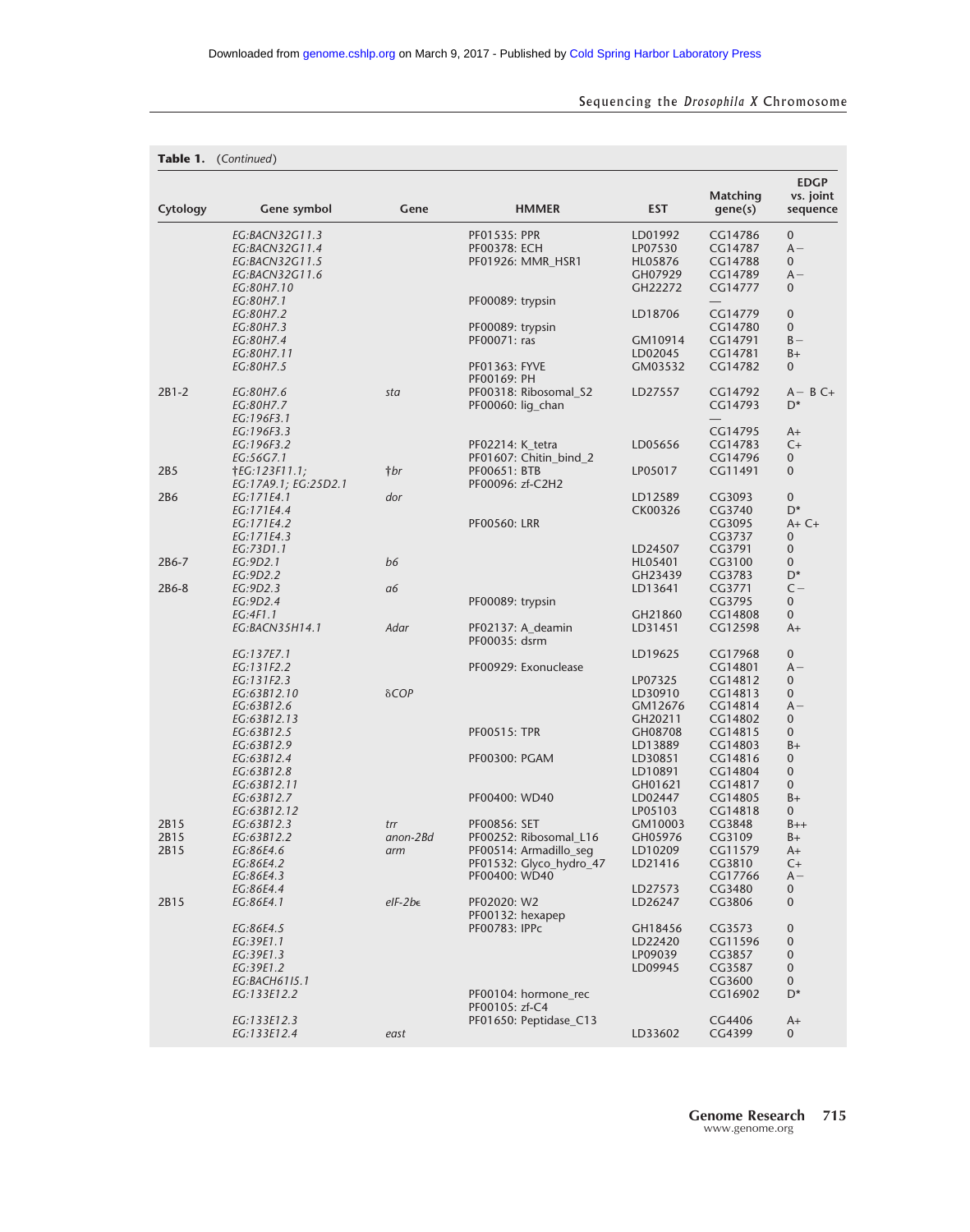|                                    | <b>Table 1.</b> (Continued)      |            |                                                             |                    |                     |                                      |
|------------------------------------|----------------------------------|------------|-------------------------------------------------------------|--------------------|---------------------|--------------------------------------|
| Cytology                           | Gene symbol                      | Gene       | <b>HMMER</b>                                                | <b>EST</b>         | Matching<br>gene(s) | <b>EDGP</b><br>vs. joint<br>sequence |
| 2C <sub>3</sub>                    | fEG:133E12.1                     | †Actn      | PF00307: CH                                                 | HL01581            | CG4376              | $\mathbf 0$                          |
|                                    |                                  |            | PF00036: efhand                                             |                    |                     |                                      |
| 2C <sub>3</sub>                    | EG:22E5.1                        | usp        | PF00435: spectrin<br>PF00104: hormone rec<br>PF00105: zf-C4 | LD09973            | CG4380              | $\mathbf 0$                          |
|                                    | EG:22E5.12                       |            | PF00097: zf-C3HC4                                           |                    | CG4325              | $\mathbf 0$                          |
|                                    | EG:22E5.11                       |            | PF00001: 7tm 1                                              |                    | CG4322              | $C+$                                 |
|                                    | EG:22E5.10                       |            | PF00001: 7tm 1                                              | GM02327            | CG4313              | 0                                    |
|                                    | EG:22E5.8                        |            | PF00069: pkinase                                            | GH06888            | CG4290              | $\mathbf 0$                          |
|                                    | EG:22E5.7                        |            |                                                             | LD08665            | CG4281              | D*                                   |
|                                    | EG:22E5.5                        |            | PF00355: Rieske<br>PF00070: pyr_redox                       | GH11732            | CG4199              | A+                                   |
|                                    | EG:22E5.6                        |            |                                                             | LD31238            | CG4194              | $\mathbf 0$                          |
|                                    | EG:22E5.3                        |            | <b>PF01137: RCT</b>                                         | GH07716            | CG4061              | 0                                    |
|                                    | EG:22E5.4                        |            | PF02390: Methyltransf_4                                     | GM01339            | CG4045              | $C+$                                 |
|                                    | EG:22E5.9                        |            |                                                             | LP10820            | CG4025              | 0                                    |
|                                    | EG:67A9.2                        |            |                                                             | LD01561            | CG16903             | $C - -$                              |
|                                    | EG:67A9.1                        |            |                                                             | CK00561            | CG3981              | $A -$                                |
| 2D <sub>3</sub>                    | <i><b>†EG:BACN25G24.2</b></i>    | †csw       | PF00017: SH2                                                | HL03192            | CG3954              | $\mathbf{0}$                         |
|                                    |                                  |            | PF00102: Y_phosphatase                                      |                    |                     |                                      |
| 2D <sub>3</sub><br>2D <sub>3</sub> | EG:BACN25G24.3<br>EG:87B1.5      | $ph-d$     | PF00536: SAM                                                | GH08934<br>GH19743 | CG3895              | $- B + C +$<br>$A -$<br>D*           |
|                                    | EG:87B1.3                        | ph-p       | PF00536: SAM<br>PF01565: FAD binding 4                      | GH17284            | CG3835              | $\mathbf 0$                          |
| 2D <sub>6</sub>                    | EG:87B1.4                        | Pad        | PF00393: 6PGD                                               | GH13486            | CG3724              | 0                                    |
| 2D <sub>6</sub>                    | EG:87B1.6                        | bcn92      |                                                             |                    | CG3717              | 0                                    |
| 2D <sub>6</sub>                    | EG:87B1.2                        | wapl       |                                                             | LD29979            | CG3707              | A+                                   |
| 2D <sub>6</sub>                    | EG:87B1.1                        | Cyp4d1     | PF00067: p450                                               | GH01333            | CG3656              | 0                                    |
|                                    | EG:152A3.3                       |            |                                                             | HL02445            | CG3630              | 0                                    |
|                                    | EG:152A3.7                       | anon-2Db   |                                                             |                    | CG3621              | 0                                    |
|                                    | EG:152A3.2                       | Cyp4d14    | PF00067: p450                                               | HL05508            | CG3540              | $\mathbf{0}$                         |
| 2E1                                | EG:152A3.4                       | Cyp4d2     | PF00067: p450                                               | GH09810            | CG3466              | $A -$                                |
| 2E1<br>2E1                         | EG:152A3.6<br>EG:152A3.5         | Cyp4ae1    | PF00067: p450                                               | GH24265<br>GM10090 | CG10755<br>CG3461   | 0<br>0                               |
| 2E3                                | EG:152A3.1                       | pn<br>Nmd3 |                                                             | LD13746            | CG3460              | 0                                    |
|                                    | EG:17E2.1                        |            |                                                             | LD17911            | CG3457              | $B -$                                |
| 2E3                                | EG:103B4.3                       | Mct1       | <b>PF01587: MCT</b>                                         | LP01643            | CG3456              | $A -$                                |
|                                    | EG:103B4.2                       |            |                                                             | LP02712            | CG18031             | D                                    |
| 2E3                                | EG:103B4.4                       | msta       |                                                             | GH20239            | CG18033             | 0                                    |
| 2E3                                | EG:103B4.1                       | Vinc       | PF01044: Vinculin                                           | LD16157            | CG3299              | $\mathbf 0$                          |
| 2E3                                | EG:30B8.4                        | pcx        |                                                             | LD27929            | CG3443              | B                                    |
| 2F1                                | EG:30B8.2                        | kz         |                                                             | GH21962            | CG3228              | $\boldsymbol{0}$                     |
| 2F1<br>2F1                         | EG:30B8.5                        | fs(1)K10   |                                                             | LD08992            | CG3218              | 0<br>C                               |
| 2F1                                | EG:30B8.7<br>EG:30B8.1           | Or2a       | PF02184: HAT                                                | LP05055            | CG3206<br>CG3193    | $\mathbf 0$                          |
|                                    | EG:30B8.3                        | crn        | PF00650: CRAL TRIO                                          | GM01086            | CG3191              | $\mathbf 0$                          |
|                                    | EG:30B8.6                        |            |                                                             | GH06335            | CG3078              | D                                    |
|                                    | EG:25E8.3                        |            | PF00400: WD40                                               | LD29959            | CG3071              | B+                                   |
|                                    | EG:25E8.2                        |            | PF00179: UQ con                                             | LD09991            | CG2924              | $A + C -$                            |
|                                    | EG:25E8.1                        |            | PF00012: HSP70                                              | GH11566            | CG2918              | $\mathbf 0$                          |
|                                    | EG:25E8.6                        |            |                                                             |                    | CG2879              | D                                    |
|                                    | EG:25E8.4                        |            |                                                             | GH04956            | CG2865              | 0                                    |
|                                    | EG:BACH48C10.1                   |            |                                                             |                    | CG14050             | 0                                    |
| 2F6                                | EG:BACH48C10.2<br>EG:BACH48C10.3 | phl        | PF00130: DAG PE-bind                                        | GH19593<br>GH03557 | CG2854<br>CG2845    | $C -$<br>B+                          |
|                                    |                                  |            | PF02196: RBD<br>PF00069: pkinase                            |                    |                     |                                      |
|                                    | EG:BACH48C10.6                   |            |                                                             |                    | CG14048             | $\overline{0}$                       |
| 2F6                                | EG:BACH48C10.5                   | ptr        |                                                             | GH02860            | CG2841              | $A+$                                 |
|                                    | EG:BACH48C10.4                   |            |                                                             | GH27724            | CG14047             | D                                    |
|                                    | EG:BACH7M4.1                     |            |                                                             | SD05785            | CG14045             | $A - -$                              |
|                                    | EG:BACH7M4.2                     |            | PF00168: C2                                                 | CK01827            | CG14045             | $A - C -$                            |
|                                    |                                  |            | PF00505: PDZ                                                |                    |                     |                                      |
|                                    | EG:BACH7M4.4                     |            |                                                             |                    | CG12496             | $C -$                                |

**716 Genome Research**<br>www.genome.org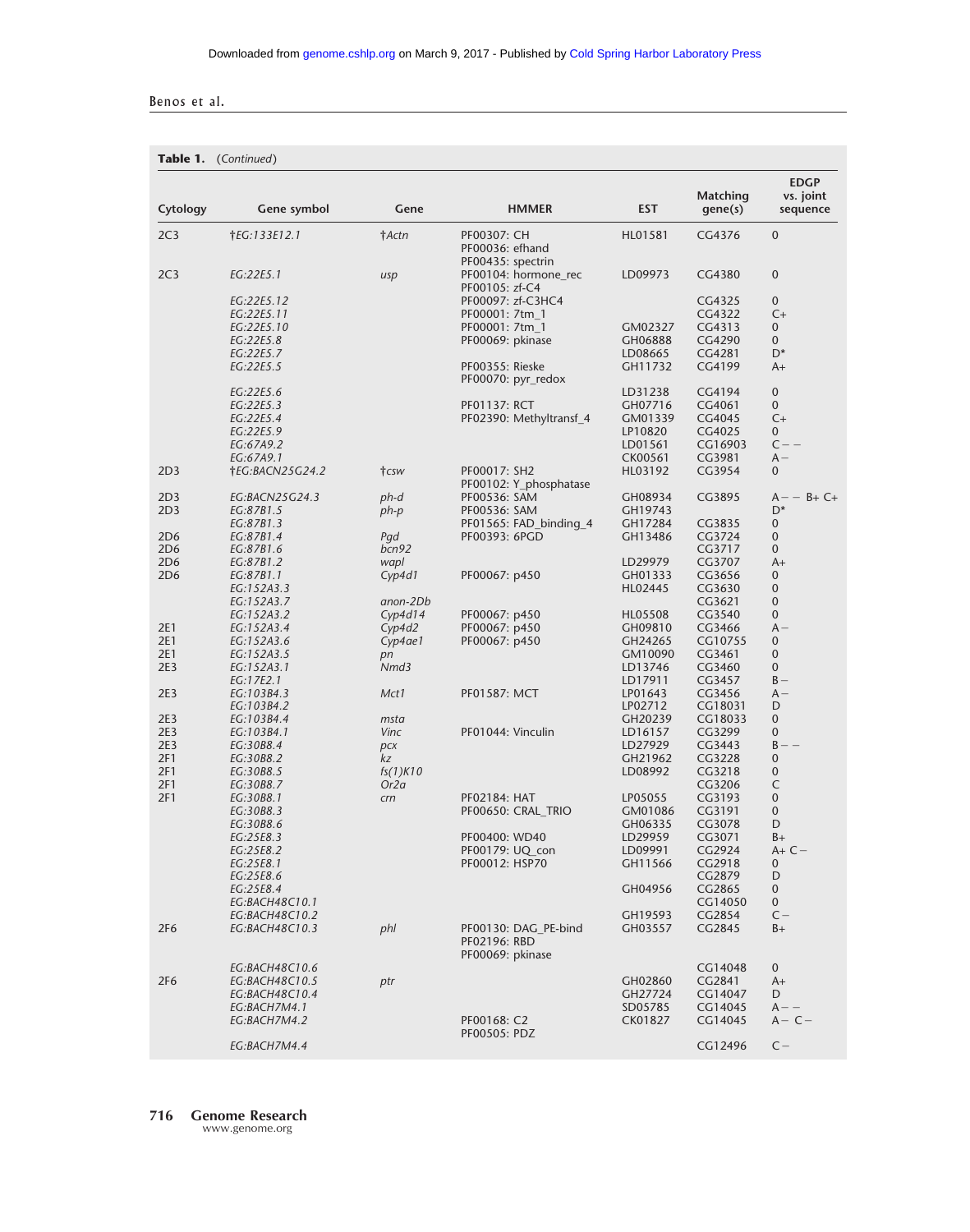|                 | Gene symbol                                                  | Gene                 | <b>HMMER</b>                                                                                      | <b>EST</b>         | Matching<br>gene(s)         | vs. joint<br>sequence       |
|-----------------|--------------------------------------------------------------|----------------------|---------------------------------------------------------------------------------------------------|--------------------|-----------------------------|-----------------------------|
| 3A2             | EG:BACH7M4.5                                                 | gt                   |                                                                                                   |                    | CG7952                      | 0                           |
| 3A <sub>3</sub> | <i><b>†EG:BACH59111.1</b></i>                                | $t$ tko              | PF00164: Ribosomal S12                                                                            | GM03810            | CG7925                      | $\overline{0}$              |
|                 | EG:BACH59 11.2                                               |                      | PF00041: fn3                                                                                      | SD01373            | CG13756                     | $B+$                        |
| 3A3             | EG:BACH59 11.3                                               | $\boldsymbol{Z}$     |                                                                                                   |                    | CG7803                      | 0                           |
|                 | EG:BACR25B3.11                                               | pcan                 | <b>PF0008: EGF</b><br>PF00047: ig<br>PF00054: laminin G<br>PF00057: Idl_recept_a                  | GM03359            | CG7981                      | D <sup>*</sup>              |
|                 | EG:BACR25B3.10<br>EG:BACR25B3.1                              |                      | PF00047: ig<br>PF00047: ig<br>PF00052: laminin B<br>PF00053: laminin EGF<br>PF00057: Idl_recept_a | GM02481<br>GM06086 | CG7981<br>CG7981            | D*<br>$A++ C-$              |
|                 | EG:BACR25B3.2                                                |                      | PF00057: Idl recept a                                                                             |                    | CG12497                     | $A + B +$                   |
|                 | EG:BACR25B3.3                                                |                      | PF00002: 7tm 2                                                                                    |                    | CG13758                     | D                           |
|                 | EG:BACR25B3.4                                                |                      | PF01813: ATP-synt_D                                                                               | GH28048            | CG8310                      | D                           |
|                 | EG:BACR25B3.5                                                |                      |                                                                                                   | GH02552            | CG13759                     | $B+$                        |
|                 | EG:BACR25B3.6                                                |                      |                                                                                                   | LD41675            | CG13760                     | $A - -$                     |
|                 | EG:BACR25B3.7                                                | wds                  | PF00400: WD40                                                                                     | LD30385            | CG17437                     | $\overline{0}$              |
| 3A8             | EG:BACR25B3.8                                                | egh                  |                                                                                                   |                    | CG9659                      | 0                           |
| 3A8             | EG:BACR25B3.9                                                | Klp3A                | PF00225: kinesin 14                                                                               | LD21815            | CG8590                      | 0                           |
| 3A9             | EG:BACR7C10.3                                                | mit(1)15             |                                                                                                   | LD31038            | CG9900                      | $\overline{0}$              |
|                 | EG:BACR7C10.4                                                | <b>Bzd</b>           | PF01753: zf-MYND                                                                                  | GH15125            | CG13761                     | $C+$<br>$\overline{0}$      |
|                 | EG:BACR7C10.6<br>EG:BACR7C10.1                               |                      | PF00335: transmembrane4                                                                           | LD08769            | CG10742<br>CG9904           | $\overline{0}$              |
|                 | EG:BACR7C10.7                                                |                      |                                                                                                   |                    | CG13762                     | $B -$                       |
|                 | EG:BACR7C10.2                                                |                      | PF00613: PI3Ka<br>PF00454: PI3 PI4 kinase                                                         | GH26308            | CG10260                     | D                           |
| 3B1             | EG:155E2.3                                                   | sgg                  | PF00069: pkinas3                                                                                  | GM02018            | CG2621                      | $A+$                        |
| 3B <sub>2</sub> | EG:155E2.2                                                   | HLH3B                | <b>PF00010: HLH</b>                                                                               |                    | CG2655                      | $\overline{0}$              |
| 3B <sub>2</sub> | EG:155E2.5                                                   |                      |                                                                                                   | GH07966<br>GH01975 | CG2652<br>CG2647            | $\overline{0}$<br>$A - B +$ |
| 3B2             | fEG:155E2.4<br>EG:155E2.1                                    | †per<br>$anon-3B1.2$ | PF00989: PAS                                                                                      |                    | CG2650                      | $B -$                       |
|                 | EG:100G10.7                                                  | anon-3Ba             | PF0004: AAA<br>PF01434: Peptidase_M41                                                             | GH01006            | CG2658                      | $\overline{0}$              |
|                 | EG:100G10.6                                                  |                      | PF00628: PHD                                                                                      | HL01595            | CG2662                      | $\overline{0}$              |
|                 | EG:100G10.5                                                  | anon-3Bb             |                                                                                                   | LD37122            | CG2675                      | $A+$                        |
|                 | EG:100G10.3                                                  |                      | PF01008: IF-2B                                                                                    |                    | CG2677                      | 0                           |
|                 | EG:100G10.4                                                  |                      |                                                                                                   | GH11163            | CG2680                      | $B+$                        |
|                 | EG:100G10.2                                                  |                      |                                                                                                   | GH02982            | CG2681<br>CG2685            | $B -$                       |
|                 | EG:100G10.1<br>EG:100G10.8; EG:95B7.10                       |                      |                                                                                                   | LD25954<br>LD34251 | CG2695                      | 0<br>0                      |
| 3B4             | EG:95B7.9                                                    | $anon-3Bd$           |                                                                                                   | GH08386            | CG2701                      | 0                           |
| 3C1             | EG:95B7.8                                                    | fs(1)Yb              |                                                                                                   |                    | CG2706                      | $\Omega$                    |
| 3C1             | EG:95B7.4                                                    | $fs(1)$ Ya           |                                                                                                   | LD47547            | CG2707                      | $A -$                       |
|                 | EG:95B7.5                                                    |                      |                                                                                                   |                    | CG2709                      | 0                           |
| 3C1             | EG:95B7.6                                                    | dwg                  | PF00096: zf-C2H2                                                                                  | LD08032            | CG2711                      | 0                           |
|                 | EG:95B7.3                                                    |                      |                                                                                                   | LD05179            | CG2713                      | 0                           |
| 3C <sub>2</sub> | EG:95B7.7<br>EG:95B7.2                                       | anon-3Be<br>crm      | PF00096: zf-C2H2<br>PF00249: myb DNA-<br>binding                                                  | LD39664<br>LD09365 | CG2712<br>CG2714            | 0<br>0                      |
|                 | EG:95B7.1<br>EG:BACN33B1.2                                   |                      | PF00804: Syntaxin                                                                                 | HL08104            | CG2715<br>CG2766<br>CG2716  | 0<br>D*                     |
| 3C <sub>2</sub> | EG:BACN33B1.1<br>EG:BACR43E12.1                              | ${\it W}$            | PF00005: ABC tran                                                                                 | GH06126            | CG2759<br>CG12498           | 0<br>0                      |
|                 | EG:BACR43E12.7<br>EG:BACR43E12.6                             |                      |                                                                                                   | GM07661            | CG14416<br>CG14417          | 0<br>0                      |
|                 | EG:BACR43E12.5<br>EG:BACR43E12.4<br>EG:100G7.6<br>EG:100G7.5 |                      | PF00569: ZZ                                                                                       | GH01442            | CG14417<br>CG3526<br>CG3588 | 0<br>$A++$<br>$A - - C +$   |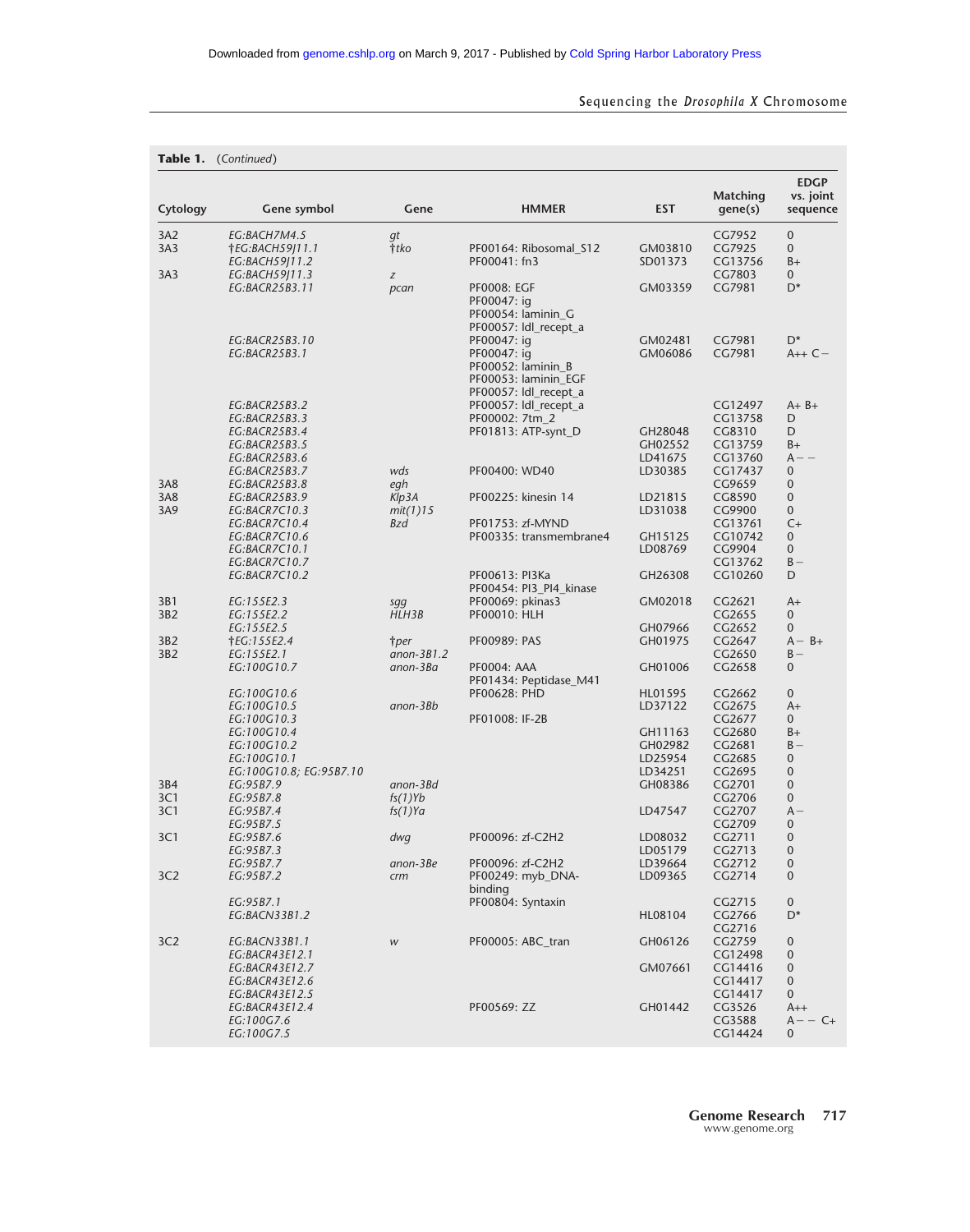|                                    | <b>Table 1.</b> (Continued)            |                          |              |            |                             |                                      |
|------------------------------------|----------------------------------------|--------------------------|--------------|------------|-----------------------------|--------------------------------------|
| Cytology                           | Gene symbol                            | Gene                     | <b>HMMER</b> | <b>EST</b> | Matching<br>qene(s)         | <b>EDGP</b><br>vs. joint<br>sequence |
| 3C <sub>5</sub><br>3C <sub>5</sub> | EG:100GZ.1<br>EG:100G7.2<br>EG:100G7.3 | $anon-3Ca$<br>$anon-3Cb$ |              |            | CG18089<br>CG3591<br>CG3598 | $\Omega$<br>$\Omega$<br>$\mathbf 0$  |

All known or predicted genes have a symbol in the form *EG:#*, where the *#* indicates the clones on which they were first discovered followed by a dot and integer. Genes previously known are also shown with their FlyBase symbols and, if determined, cytological locations. The EST column indicates a matching EST sequence from either the BDGP collection or B. Oliver's testes-derived EST collection (as submitted to GenBank; see Andrews et al. 2000). Only one cDNA clone name is listed for each gene. The column headed "Matching Gene(s)" indicates the matching gene from the Joint Sequence. The column headed "EDGP vs. Joint Sequence" indicates the result of comparing the EDGP and Joint Sequence at the predicted protein level. In this column, 0 indicates identity or <1% difference in sequence; A, that the sequences differ in their predicted start sites; B, that they differ in their predicted termination sites; and C, that they differ by a predicted exon or intron. A 'D' indicates that the gene models predicted by us and by the Joint Sequence differ very markedly; an accompanying asterisk indicates that we have evidence that the EDGP model is the more correct (see text). A plus sign indicates the EDGP sequence is longer than the CG sequence; a minus sign indicates that it is shorter. For more details see the supplementary data. Only positive hits of known or predicted proteins to PFAM are shown (see text). A dagger before a gene symbol indicates a gene with alternatively spliced messages.

number of introns is *EG:BACR25B3.1* (26 introns in the coding region). The average size of the introns is 475 bp, with the shortest being 26 bp (*EG:63B12.3*) and the longest being 34,401 bp ( *sidekick* [*sdk*], *EG:BACR19J1.1*). The calculated average number of introns per gene in this chromosomal region is consistent with previous studies that have indicated the majority of *Drosophila* genes contain one or two small introns located near their 5' ends (although exon and intron numbers will have been underestimated as ab initio gene prediction methods will not predict untranslated exons). There are, however, some exceptionally large genes. These include *sdk*, which encodes an immunoglobulin-C2 domain protein, and is required to prevent the"mystery cell" of the developing eye disc differentiating as a photoreceptor (Nguyen et al. 1997). This gene, sequenced previously as a cDNA, covers 60 Kb and includes at least 14 exons. Another very large gene is *futsch* (*EG:49E4.1*), covering 18 Kb and encoding a protein of 5327 amino acids predicted to encode a microtubule-associated protein, on the basis of its similarity with human MAP1B (SWISS-PROT:P46821), which is only half the size. Recently Hummel et al. (2000) have shown that *futsch* encodes the well-known *Drosophila* neural antigen 22C10. Four other genes have large transcription units: *Appl*, 35.1 Kb; *br*, 27.7 Kb: *EG25B3.1*, 20.0 Kb; and *csw*, 17.4 Kb. The overall GC content of this collection of genes from the tip of the *X* chromosome is significantly lower (45.5%) than the overall GC content of the genes in the Joint Sequence (56.1%).

One of the surprising results of the analysis of the *Adh* region sequence (Ashburner et al. 1999) was the number of genes predicted to be included within the introns of other genes (8%). These were most frequently, but not exclusively, arranged as anti-parallel transcription units. The present analysis of the tip of the *X* permits a comparison with another segment of genomic DNA. We predict four nested genes. This corresponds to 1.4 % of all of the genes we identify. This is probably an underestimate, because ab initio gene prediction programs do not predict genes within genes.

One group of duplicated genes worthy of specific mention in this region are the cytochrome P450s, small monooxygenases often involved in the metabolism of xenobiotic compounds. Eighty-seven genes encoding these microsomal or mitochondrial enzymes had been identified in the essentially complete Joint Sequence of *D. melanogaster* (Nelson 2000). Only two (*l(2)35Fb* in the *Adh* region [Ashburner et al. 1999] and *disembodied* [Chávez et al. 2000]) have been associated with a mutant phenotype, although polymorphisms at others have implicated them in differential resistance to DDT and other compounds (Berge et al. 1998). One characteristic of the genes encoding these proteins is that they often occur in small clusters, indicating an expansion of the gene family by duplication. In region 1–3 we have identified five cytochrome P450-encoding genes (*Cyp4g1, Cyp4d1, Cyp4d2, Cyp4ae1,* and *Cyp4d14*); of these, the latter three are in tandem within about 7.5 Kb at 2E1 and *Cyp4d1* is some 12 Kb distal at 2D6. The *Cyp4g1* (at 1B4) gene appears to be more abundantly transcribed than any other P450 gene in *D. melanogaster*, at least judging from the large number of its EST sequences (59; Nelson 2000).

We have analyzed all of the known or predicted proteins by several methods, most extensively by BLASTP against data sets derived from SWISS-PROT and TrEMBL sorted by taxonomic origin (see Ashburner et al. 1999). We have also analyzed all of the protein sequences by various methods to detect pro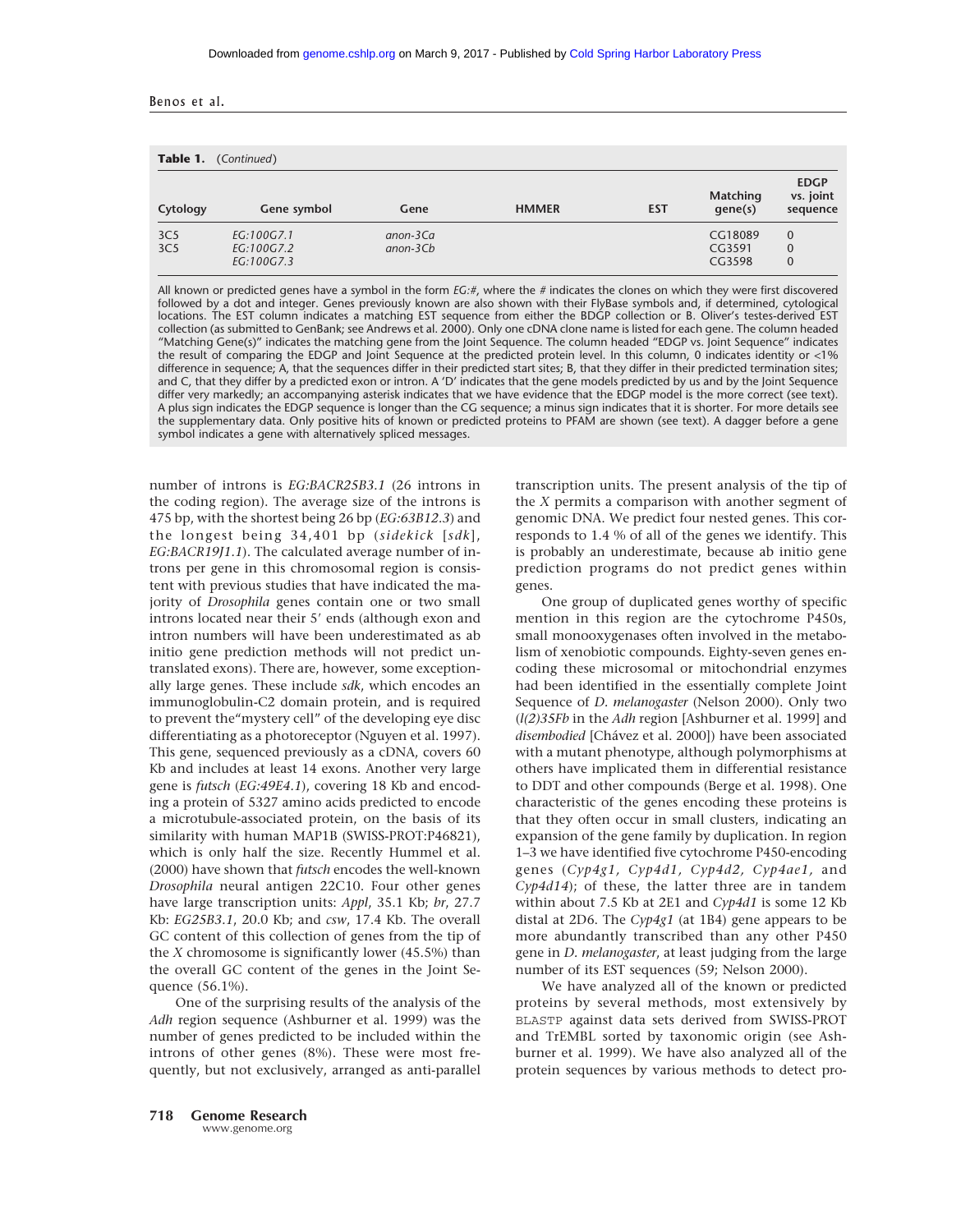tein motifs, and domains. Overall, 71% of the known or predicted proteins have a BLASTP match with an expectation of  $10^{-7}$  or less when compared with nondrosophilid protein sequences. Similarly, 137 contain at least one known motif or domain (other than the PROSITE Nuclear Localization Signal profile) as determined by matches against InterPro (http:// www.ebi.ac.uk/interpro/). These numbers are, of course, both preliminary and transitory. All of these data have been communicated to FlyBase and can be found in the supplementary data (see Methods). We have chosen only to present the PFAM hits in Table 1, as an indication of the data obtained.

As we have discussed previously (Benos et al. 2000), examples of 12 different transposable elements were identified within the region analyzed: *412, roo, Doc, FB, jockey, mgd1, Tirant, S-element, 1360, Burdock, blastopia,* and *yoyo.* It is possible that more transposable elements may be present in the region; however, we have not identified them molecularly.

## Chromosomal Regions of Particular Interest

## *The* achaete-scute *Complex*

The *achaete-scute* complex (*AS-C*) comprises a region of ∼95 Kb (between *y* and *Cyp4g1*; chromosomal bands 1B1–4) defined by the physical mapping of >110 *achaete* (*ac*) and *scute* (*sc*) mutations associated with chromosomal breakpoints or insertions of transposable elements (Campuzano et al. 1985; Ruiz-Gómez and Modolell 1987). *ac* and *sc* alleles either suppress formation of combinations of bristles (and other cuticular sensory organs) or cause the generation of ectopic bristles (García-Bellido 1979). Most mutant alleles of these genes are viable, although an adjacent vital genetic function, *lethal-of-scute* (*l(1)sc*) (Muller 1935), is uncovered by internal deficiencies of the complex such as *Df(1)sc4L sc9R .* Embryos homozygous for these deficiencies have a defective CNS. Another genetic function, *asense* (*ase*), has also been mapped within the AS-C (Dambly-Chaudière and Ghysen 1987; Jiménez and Campos-Ortega 1987) and found to be important for the development of the larval external sensory organs. Previous molecular characterization of the *AS-C* (for review, see Campuzano and Modolell 1992) have shown that the functions defined by genetic analysis correspond to single genes, arranged over 85 Kb in distal-proximal order: *ac, sc, l(1)sc* and *ase*. All four genes encode related transcription factors of the bHLH family, which are partially redundant in their functions, being required for epidermal cells to become neural precursors. They have evidently evolved by tandem duplication.

Our new analysis of the sequence in the region between *y* and *Cyp4g1* predicts the existence of only the four *AS-C* genes and the previously known *pepsino-* *gen-like* (*pcl*) gene, a nonvital gene located between *l(1)sc* and *ase*, which is expressed in the larval gut (Campuzano et al. 1985; González 1989; S. Romani, unpubl.). We have not been able to detect the existence of two postulated genes, *anon-1Ba* (=*T7*) near *sc* and *anon-1Bc* (=*T9*), located just distal to *Cyp4g1* (Villares and Cabrera 1987; Alonso and Cabrera 1988). These genes were also not annotated in the Joint Sequence. A further gene (*anon-1Be*), predicted previously to be located between *y* and *ac* giving rise to several transcripts (5–0.9 Kb) (Chia et al. 1986) present in the nuclei of the embryonic vitellum (L. Balcells and J. Modolell, unpubl.) has also not been confirmed by either genomic annotation study. This is most likely a nonvital gene as a large part of it is deleted in the viable *Df(1)ac1.* Curiously, it harbors within its transcription unit the enhancer that drives *ac* and *sc* expression in the proneural cluster that gives rise to the dorsocentral bristles (García-García et al. 1999).

## *The* broad *Complex*

In region 2B1–10 of the polytene *X* chromosome, an ecdysterone-induced puff forms in the late third instar larva (Becker 1962; Ashburner 1969). A large number of lethal and visible mutations were recovered by Kiss, Zhimulev, and colleagues that mapped to this region (Zhimulev et al. 1995). The visibles included mutations that affected wing morphology (*broad* alleles) and those that reduced the number of chaetae on the palpus (*rdp* alleles). Several different lethal complementation groups were characterized and it became clear that the visible alleles were simply hypermorphic alleles of lethal loci. The complementation patterns between all of the available alleles in what became known as the *broad complex* suggested four loci, *br*, *rdp*, *l(1)2Bc*, and *l(1)2Bd*, with several mutations failing to complement mutations at more than one of these. This is not, however, the result of a complex of genes, rather of a single gene (*broad*) with a complex pattern of alternatively spliced transcripts. This gene encodes a family of C2H2 Zinc-finger transcription factors (DiBello et al. 1991), the different isoforms being the products of differentially spliced primary transcripts that share common carboxy-terminal exons. In our analysis, this gene covers nearly 30 Kb and, judging from the available cDNAs and EST sequences, encodes four different isoforms. It is known that these have temporally and spatially different expression patterns (Bayer et al. 1996, 1997; Tzolovsky et al. 1999). The differential effects of individual mutations on these isoforms explains both the different phenotypes and the apparent genetic complexity of the *broad* locus.

#### *The* zeste-white *Region*

The discovery of polytene chromosomes in the larvae of *Drosophila* in the early 1930's was a major event in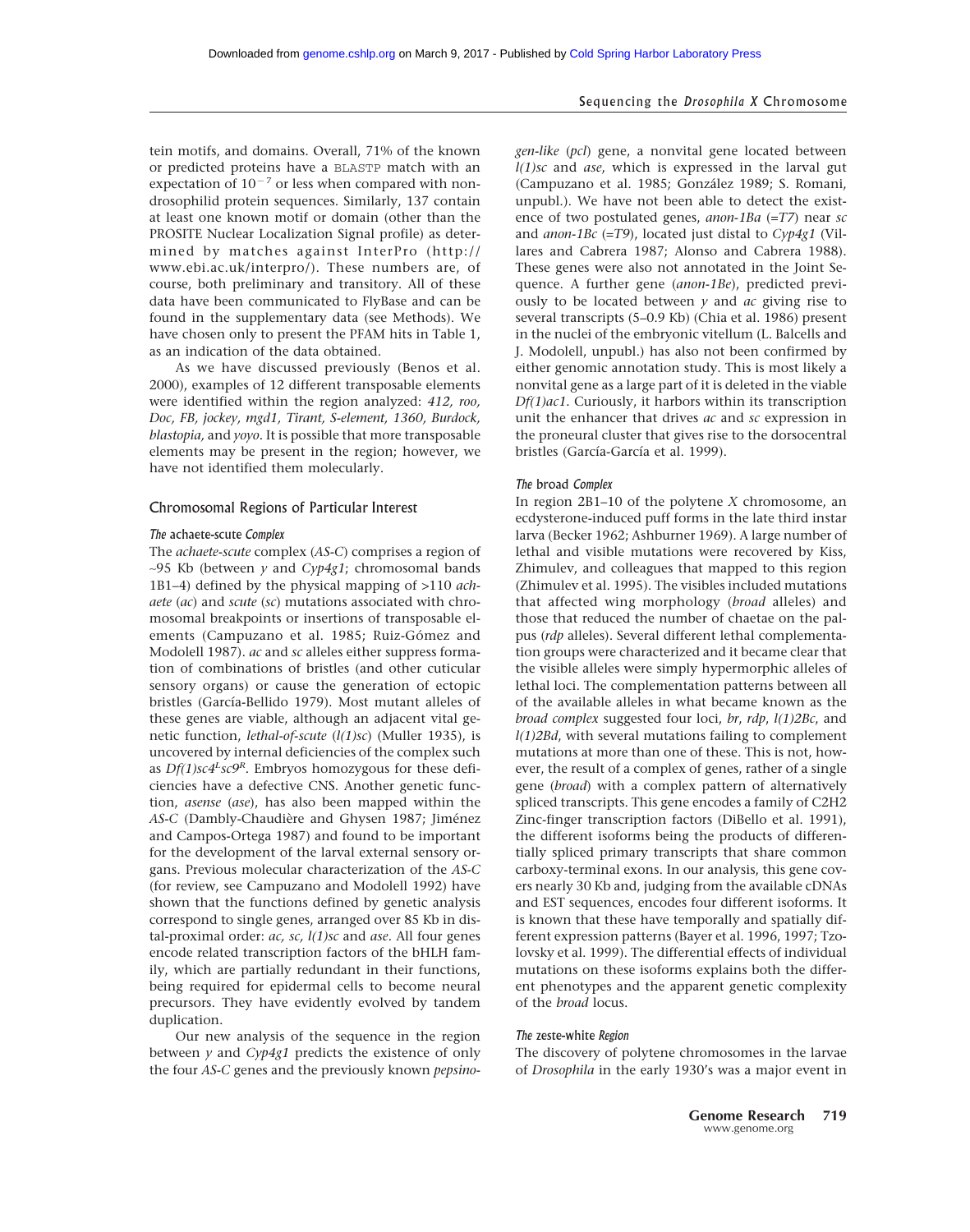the history of genetics. These chromosomes are characterized by a nonperiodic pattern of darkly staining bands and lightly staining interbands, reflecting differences in the degree of DNA packing. These patterns are both colinear with the genetic map, as proven by Bridges (1937) and extraordinarily stable; they can be recognized in species that have diverged many millions of years ago. The detailed maps of Bridges (see Lefevre 1976; Sorsa 1988) enumerated 5072 polytene chromosome bands (and, hence, interbands). Bridges suggested, somewhat tentatively, that there may be a one-to-one correspondence between these bands and genes, a hypothesis that became known as the "one band/one gene hypothesis". A prediction of this hypothesis was that *Drosophila* had ∼5000 genes. This idea was apparently supported by estimates of the number of vital loci on the *X* chromosome, ∼1000 or ∼5000 for the genome as a whole (Lea 1955; Lefevre and Watkins 1986). Further apparent confirmation of the one band/one gene hypothesis came from a number of attempts to "saturate" small regions of the genome with mutations, and hence estimate the number of genes in that region (Alikhanian 1937). Most famous of these experiments was that of Judd and students (Judd et al. 1972; Young and Judd 1978) who studied a small region of the distal *X* chromosome between bands 3A2 and 3C2. By saturation mutagenesis in this 16-band region, Judd and colleagues, and subsequent studies (e.g., Lim and Synder 1974) defined 20 genes,

of which 15 were vital. A number of other studies also concluded that the ratio between gene and band number was about one (Zhimulev 1999). It is now clear that, although the number of vital loci in *Drosophila* is indeed ∼5000, the use of lethal mutations to define genes results in a substantial underestimate; only about one-third of genes are vital.

The complete sequence of the tip of the *X* chromosome now gives us the chance to review the important study of Judd and colleagues with a molecular perspective (see also Judd's own recent historical review, Judd 1998). The region between the genes *giant* and *white* studied by Judd et al. (the *zeste-white* region) is 360 Kb in length and is predicted to contain 45 genes (Fig. 2). It is indeed remarkable that conventional genetic analyses had identified 20 of these. Of these 20, 12 can be placed directly on the genetic map, by virtue of identity of sequence; the remaining eight genes, known only from lethal mutations, have not been sequenced independently.

Unraveling the famous *zeste-white* region in the ultimate detail of its complete DNA sequence leaves major questions concerning the chromomeric structure of polytene chromosomes unanswered, of course. The banding pattern is attributable to aperiodicities in the packing ratio of the DNA, associated with proteins, in chromatin. Does this pattern have any functional significance whatsoever? No answer to this question can yet be given. How is the banding pattern deter-



**Figure 2** The *zeste-white* interval. The top is a reproduction of Figure 5 from Judd et al. (1972) showing the polytene chromosome region 3A–3C and the complementation groups discovered by mutational analysis. Below this projections are made onto the interval 2100 Kb to 2480 Kb of the EDGP sequence showing the correspondence between the genetic analysis and the genes known or predicted in this region from sequence analysis.

**720 Genome Research** www.genome.org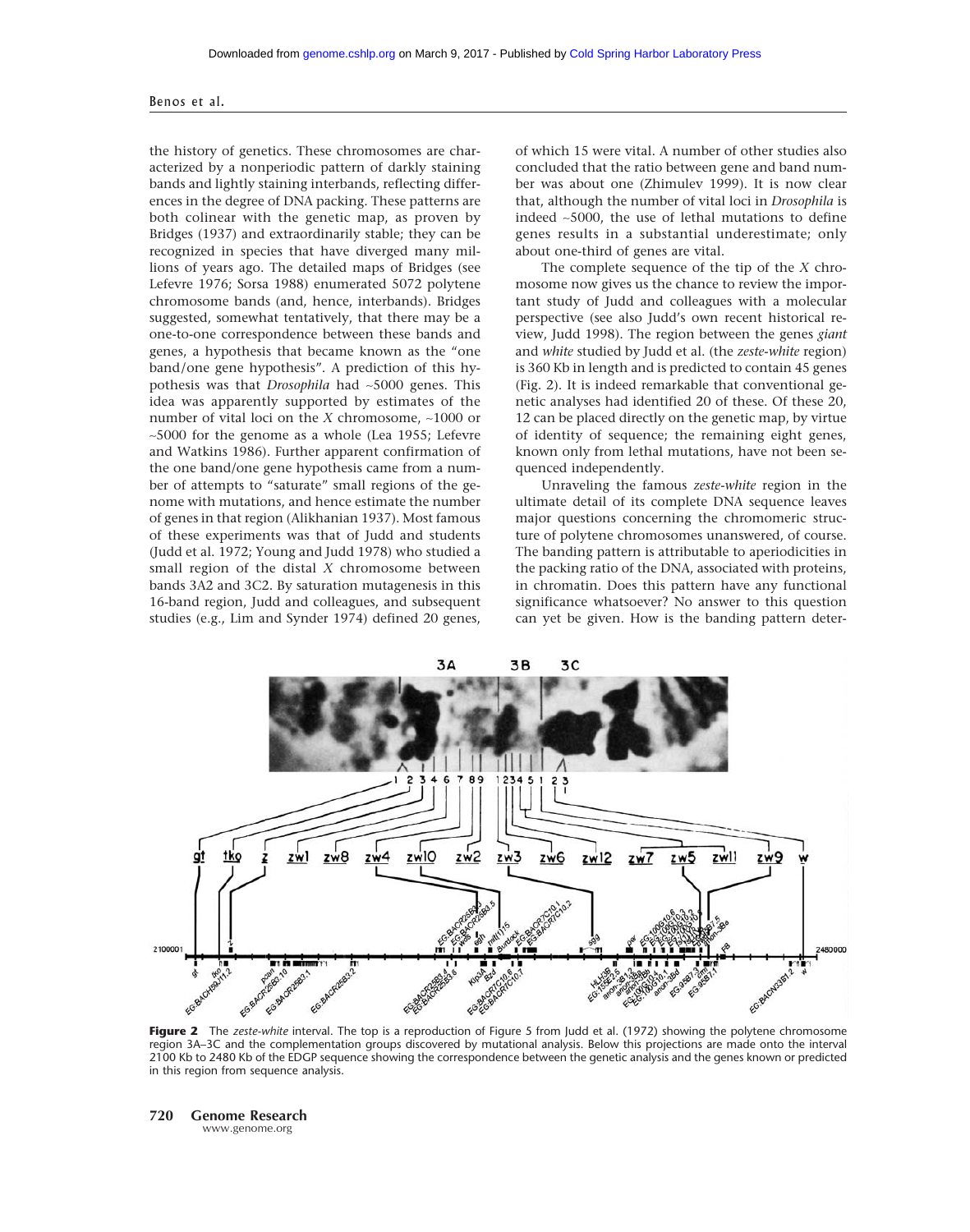mined? At one level the answer to this is obvious, by the DNA sequence. We have already described an inverted repeat sequence in the chromosomal DNA flanking the broad complex that could account for the unusual chromosomal banding pattern of this region (Benos et al. 2000). However, more subtle aspects of DNA sequence may define the domains of the majority of polytene chromosome bands, and the full answer to this problem will require considerable further analysis.

#### *P-element* Insertions

The majority of *P-element* screens to have been carried out to date have been performed on the autosomes. Spradling and colleagues (1999) have described their attempts to consolidate a number of such *P-element* collections, including a large collection of lethal *P-element* insertions on the second chromosome (Török et al. 1993). Similarly, the EDGP have described a collection of lethal insertions on chromosome *3* (Deak et al. 1997). We have begun to generate a comparable collection of *P-element* insertion mutants on the *X* chromosome in anticipation of their value for functional genomics. The initial group of mutants corresponds to ∼500 lethal insertions that have been mapped by hybridization of *P-element* probes to polytene chromosomes in situ. The characterization of this collection will be presented elsewhere. We have localized the insertion sites for 64 *P-element*-induced lethal mutations that map to divisions 1–3, and determined the gene(s) whose function is likely to be affected by each insertion (Table 2). We have carried out a similar computational analysis on a collection of random *EPelement* insertions sequenced by the BDGP (Rørth et al. 1998). Forty-seven of these had been mapped to divisions 1–3 by in situ hybridization; this is a density of one element per 55 Kb, about twice that found for *EP-elements* in the *Adh* region (1/108 Kb). This difference in density is not due to the existence of major hotspots for insertion of *EP-elements* on the *X* chromosome tip, nor to a higher proportion of the insertions on the *X* tip being outwith genes (in both regions ∼47% of *EP-element* insertions are within genes).

From a total of 111 *P-element* insertions that we have located within the region analyzed, 41% fall in regions in which they are expected to affect the expression of genes already known, whereas 50% are expected to affect the expression of predicted genes. These expectations are based on the positions of the *P-element* insertion either within transcribed regions or within 5 Kb 5' to these. Some insertions might affect two different genes, one on either side of the insertion (Table 2). Only 13 elements or clusters of elements map more distantly, 7–33 Kb 5' to the nearest known or predicted gene (footnotes in Table 2; of these, five elements or groups were selected as lethal, but may or may not cause the lethality).

#### Comparison with the Joint Sequence

The determination of the sequence and gene annotation of chromosomal divisions 1–3 was completed and submitted to the EMBL-Bank by February 7, 2000, six weeks before the publication and release of the annotated Joint Sequence of the *D*. *melanogaster* genome in March 2000 (Adams et al. 2000). Although preexisting gene features were taken into account during the analysis of the Joint Sequence, these are essentially independent annotation experiments that can be compared. Moreover, direct comparison of the nucleotide sequence determined by the EDGP with the Joint Sequence, allows one to assess some of the strengths and weaknesses of the two different sequencing strategies. We have compared both individual gene predictions and the overall sequence between these two studies.

#### *Comparison of Gene Predictions*

We have identified 277 protein coding genes in the region 1A–3C, including 94 genes that had been known previously. There are 275 genes common to both studies; two, namely *EG:80H7.1* and *EG:196F3.1*, have no corresponding prediction in the Joint Sequence. Neither of these two predictions are very strong (in terms of their GeneFinder and/or Genscan scores; see Methods), but both contain trypsin protein motifs (*EG:196F3.1* has only a PROSITE match whereas *EG:80H7.1* has both PROSITE and PFAM matches). There are 33 genes predicted on the Joint Sequence that are absent from the EDGP annotation. Some (13) of these predictions were also seen in the EDGP analysis but were excluded due to their low scores and lack of other supporting evidence (see Methods). We have examined the data for the remaining 20 and consider these to be overpredictions in the Joint Sequence, for a variety of reasons (see supplementary data).

We have carefully compared the known or predicted amino acid sequence of all genes between the annotated Joint Sequence and our analysis (Table 1). At the level of their predicted proteins, 60% of the 275 genes in common are identical or differ by no more than 1% of their amino-acid residues (class 0); 31.3% have one or more minor differences, for example in the choice of ATG or stop codon or in an internal exon (classes A–C); 8.7% (24 genes) have major differences in their structure between the two studies (class D). We have analyzed these 24 in detail; for 10 of them we cannot make a decision, based on the available data, as to which interpretation is the better. However, for the remaining 14 (i.e., 5.1% of the total number of genes) the EDGP model is the more correct, based on the EST data. (Note that the Joint Sequence analysis did not use all available ESTs, as noted in Methods.) Some of the class C differences (Table 1) in gene models may reflect different splice variants of the same gene.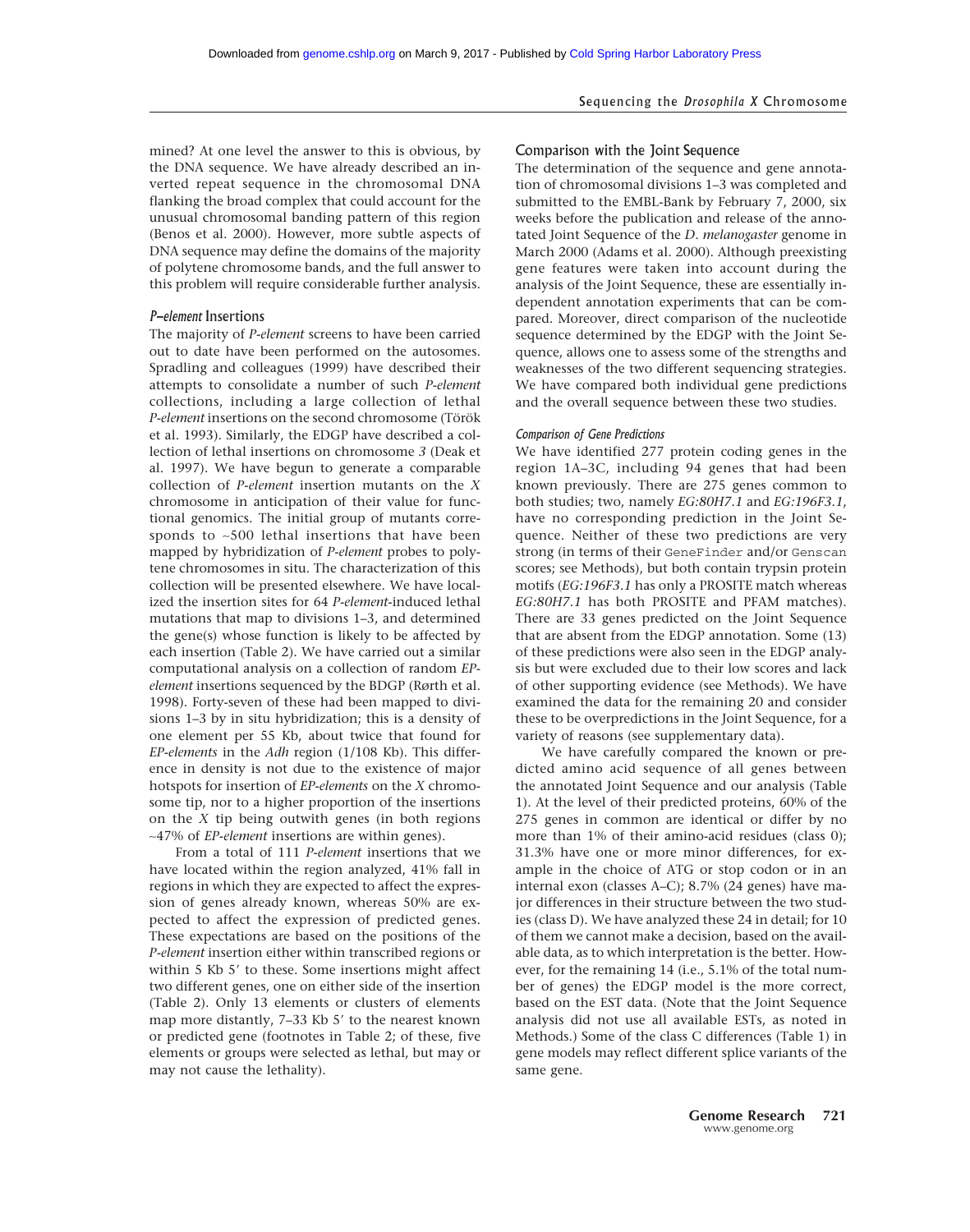| Benos et al. |  |  |  |
|--------------|--|--|--|
|--------------|--|--|--|

| <b>Insertion line</b>     | <b>EMBL-Bank accession no.</b> | Cytology                 | <b>Cosmid or BAC</b>                 | Hits to gene                                  |
|---------------------------|--------------------------------|--------------------------|--------------------------------------|-----------------------------------------------|
| $I(1)$ G0142              | AJ299992                       | 1B1-2                    | BACR37P7                             | cin                                           |
| I(1)G0399                 | AJ299993                       | $\overline{\phantom{0}}$ | cos171D11                            | EG:171D11.6                                   |
| EP(1)1320                 | AQ073187                       | 1B5-6                    | cos171D11                            | EG:171D11.1                                   |
| EP(1)1398                 | AQ073214                       | 1B5-6                    | cos171D11                            | EG:171D11.1                                   |
| EP(1)0356<br>l(1)G0319    | AQ025323<br>AJ299994           | $1B7-8$<br>1B7-10        | cos171D11<br>cos65F1                 | svr<br>elav and arginase                      |
| l(1)G0031                 | AJ299996                       | 1B                       | cos65F1                              | elav and arginase                             |
| EP(1)1117                 | AQ025390                       | $1B7-8$                  | cos65F1                              | elav and arginase                             |
| EP(1)0452                 | AQ025344                       | $1B7-8$                  | cos65F1                              | elav and arginase                             |
| l(1)G0471                 | AJ299997                       | 1B11-14                  | cos115C2                             | Between RpL36 and l(1)Bi                      |
| EP(1)1412                 | AQ025449                       | 1B12-14                  | cos115C2                             | <b>Dredd</b>                                  |
| EP(1)1216                 | AQ254762                       | 1B13-14                  | cos115C2                             | EG:115C2.10                                   |
| l(1)G0037                 | AJ300000                       | 1C                       | cos115C2                             | skpA                                          |
| $I(1)$ G0109              | AJ299999                       | 1C                       | cos115C2                             | skpA                                          |
| l(1)G0058                 | AJ299998                       | 1C                       | cos115C2                             | skpA                                          |
| I(1)G0389                 | AJ300001                       | 1C                       | cos115C2                             | skpA                                          |
| EP(1)0369<br>EP(1)1467    | AQ025326<br>AQ025484           | $1C1-3$<br>$1C1-3$       | <b>BACR1911</b><br><b>BACR19 1</b>   | sdk<br>EG:BACR19 1.3                          |
| $I(1)$ G0115              | AJ300002                       | $1C1-3$                  | <b>BACR19 1</b>                      | RpL22                                         |
| I(1)G0422                 | AJ300003                       | 1C                       | <b>BACR19 1</b>                      | RpL22                                         |
| l(1)G0451                 | AJ300004                       | 1C                       | <b>BACR19 1</b>                      | RpL22                                         |
| EP(1)1600                 | AQ025529                       | $1D1-2$                  | BACR7A4                              | $-1$                                          |
| EP(1)1498                 | AQ073221                       | $1D1-2$                  | BACR7A4                              | $-2$                                          |
| $I(1)$ G0132              | AJ300005                       | 1 <sub>D</sub>           | BACR7A4                              | EG:BACR7A4.6                                  |
| I(1)G0452                 | AJ300006                       |                          | BACR7A4                              | EG:BACR7A4.5                                  |
| I(1)G0296                 | AJ300008                       | 1E                       | BACR7A4                              | EG:BACR7A4.15                                 |
| EP(1)1392                 | AQ025435                       | $1E1 - 2$                | BACR7A4                              | anon-1Ed                                      |
| EP(1)1594                 | AQ025523                       | 1E3-4                    | <b>BACR42117</b>                     | $-$ <sup>3</sup><br>$-4$                      |
| EP(1)0773                 | AQ025356                       | 1E3-4                    | <b>BACR42117</b>                     | $-4$                                          |
| EP(1)1543<br>EP(1)1615    | AQ073253<br>AQ025541           | 1E3-4<br>$1E3-4$         | <b>BACR42117</b><br><b>BACR42117</b> | $-4$                                          |
| EP(1)1443                 | AQ254774                       | 1E3-4                    | <b>BACR42I17</b>                     | $-4$                                          |
| EP(1)1312                 | AQ073181                       | $1E3-4$                  | <b>BACR42I17</b>                     | EG:BAC42117.10                                |
| EP(1)1090                 | AQ025382                       | 1E3-4                    | cos33C11                             | EG:33C11.3                                    |
| EP(1)1325                 | AQ073191                       | $1E3-4$                  | cos33C11                             | EG:33C11.3                                    |
| EP(1)0964                 | AQ025366                       | 1E3-4                    | cos33C11                             | EG:33C11.3                                    |
| EP(1)1542                 | AQ073252                       | $1F1-2$                  | cos114D9                             | $-$ <sup>5</sup>                              |
| l(1)G0302                 | AJ300009                       |                          | cos190E7                             | $-6$                                          |
| EP(1)1336                 | AQ073199                       | $1F1-2$                  | cos8D8                               | EG:8D8.1                                      |
| $I(1)$ G0105              | AJ300010                       | 1F1                      | cos8D8                               | EG:8D8.8<br>$-7$                              |
| EP(1)1419                 | AQ025455                       | $2A1-2$<br>2A            | cos132E8                             |                                               |
| l(1)G0431<br>l(1)G0044    | AJ300011<br>AJ300013           | 2B1-4                    | BACN32G11<br>cos80H7                 | EG:BACN32G11.5<br>EG:80H7.2                   |
| $I(1)$ G0012              | AJ300012                       | $2A1-2$                  | cos80H7                              | EG:80H7.2                                     |
| l(1)G0130                 | AJ300015                       | $2B1-4$                  | cos80H7                              | sta                                           |
| $I(1)$ G0129              | AJ300014                       | 2B1-4                    | cos80H7                              | sta                                           |
| $I(1)$ G0448              | AJ300016                       | 2B1-4                    | cos80H7                              | sta                                           |
| EP(1)1515                 | AQ073234                       | 2B3-4                    | cos17A9                              | br                                            |
| l(1)G0318                 | AJ300017                       | $2B1-8$                  | cos17A9                              | br                                            |
| l(1)G0401                 | AJ300018                       | 2B1-8                    | cos17A9                              | br                                            |
| $I(1)$ G0018              | AJ300019                       | 2B1-4                    | cos17A9                              | br                                            |
| $I(1)$ G0042              | AJ300020                       | $2B1-8$                  | cos17A9                              | br                                            |
| $I(1)$ G0284 <sup>8</sup> | AJ300021                       | $2B1-8$                  | cos9D2                               | a6                                            |
| l(1)G0051                 | AJ300022<br>AJ300023           | 2B                       | cos131F2                             | EG:63B12.10                                   |
| $I(1)$ G0450              | AJ300024                       | 2B                       | cos131F2                             | EG:63B12.10                                   |
| l(1)G0301                 | AJ300025                       | 2B                       | cos131F2                             | EG:63B12.10                                   |
| EP(1)1444                 | AQ025468                       | 2B13-14                  | cos63B12                             | EG:63B12.4                                    |
| EP(1)1190                 | AQ025400                       | 2B13-14                  | cos63B12                             | EG:63B12.12                                   |
| $I(1)$ G0355              | AJ300026                       | $2C1-2$                  | cos63B12                             | trr                                           |
| l(1)G0192                 | AJ300027                       | 2B                       | cos63B12                             | arm                                           |
| l(1)G0234                 | AJ300264                       | 2B7-10                   | cos63B12                             | arm                                           |
| $I(1)$ G0410              | AJ300028                       |                          | cos86E4                              | arm                                           |
| l(1)G0220                 | AJ300029                       | 2B13-C2                  | cos86E4                              | Between <i>EG:86E4.2</i> and <i>EG:86E4.3</i> |
| EP(1)1232                 | AQ254763                       | 2B16-18                  | cos39E1                              | $-$ <sup>9</sup>                              |
| EP(1)0427                 | AQ025337                       | $2C1-2$                  | cos133E12                            | EG:133E12.3                                   |
| $I(1)$ G0014              | AJ300031                       | $2C1-2$                  | cos133E12                            | east                                          |
| I(1)G0500                 | AJ300032                       | $2C1-2$                  | cos133E12                            | east                                          |
| $I(1)$ G0100              | AJ300033                       |                          | cos133E12                            | Actn                                          |

**722 Genome Research** www.genome.org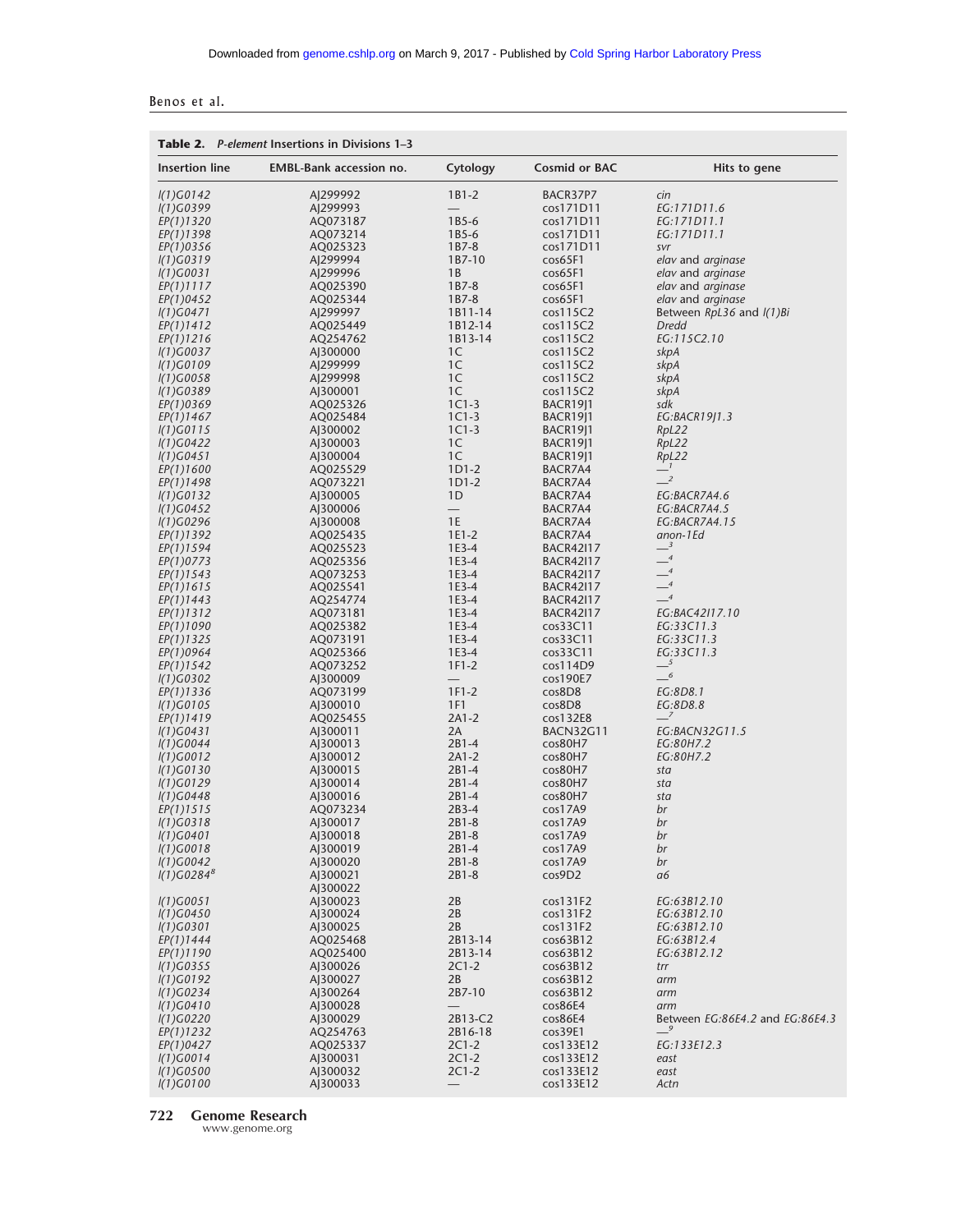| <b>Insertion line</b> | <b>EMBL-Bank accession no.</b> | Cytology | <b>Cosmid or BAC</b> | Hits to gene                         |
|-----------------------|--------------------------------|----------|----------------------|--------------------------------------|
|                       |                                |          |                      |                                      |
| $I(1)$ G0077          | AJ300034                       | 2C       | cos22E5              | Actn                                 |
| EP(1)1193             | AQ025401                       | $2C7-8$  | cos22E5              | usp                                  |
| EP(1)1529             | AQ073244                       | $2C7-8$  | cos22E5              | Between EG:22E5.11 and<br>EG:22E5.10 |
| EP(1)1631             | AQ025553                       | $2C7-8$  | cos22E5              | Between EG:22E5.11 and<br>EG:22E5.10 |
| $I(1)$ G0360          | AJ300037                       | 2C7-D4   | cos67A9              | Between EG:67A9.2 and<br>EG:67A9.1   |
| $I(1)$ G0310          | AJ300038                       | 2D       | cos67A9              | Between EG:67A9.2 and<br>EG:67A9.1   |
| $I(1)$ G0066          | AJ300039                       | 2C       | cos67A9              | Between EG:67A9.2 and<br>EG:67A9.1   |
| $I(1)$ G0333          | AJ30040                        |          | cos67A9              | Between EG:67A9.2 and<br>EG:67A9.1   |
| $I(1)$ G0158          | AJ300035                       | 2D1-2    | cos67A9              | EG:67A9.1                            |
| $I(1)$ G0170          | AJ300041                       | 2D1-2    | BACN25G24            | <b>CSW</b>                           |
| $I(1)$ G0171          | AJ300042                       | 2C7-D2   | BACN25G24            | <b>CSW</b>                           |
| $I(1)$ G0458          | AJ300043                       | 2E       | cos87B1              | $ph-d$                               |
| I(1)G0385             | AJ300044                       | 2E       | cos87B1              | Pad                                  |
| EP(1)1460             | AQ025479                       | 2F1-2    | cos103B4             | Between Vinc and pcx                 |
| EP(1)0426             | AQ025336                       | $2F1-2$  | cos30B8              | pcx                                  |
| $I(1)$ G0144          | AJ300045                       | 2F       | cos25E8              | EG:25E8.3                            |
| EP(1)1596             | AQ025525                       | $2F1-2$  | cos25E8              | EG:25E8.2                            |
| EP(1)1125             | AQ254758                       | 2F4-5    | cos25E8              | EG:25E8.4                            |
| EP(1)1606             | AQ025534                       | 2F4-5    | cos25E8              | EG:25E8.4                            |
| $I(1)$ G0226          | AJ300046                       | 2F       | cos25E8              | EG:25E8.4                            |
| $I(1)$ G0475          | AJ300047                       | $3A1-2$  | BACH48C10            | phl                                  |
| EP(1)1605             | AQ025533                       | $3A1-2$  | BACH48C10            | ptr                                  |
| EP(1)1174             | AQ254760                       | $3A1-2$  | BACH7M4              | EG:BACH7M4.2                         |
| EP(1)1385             | AQ025430                       | $3A3-4$  | BACR25B3             | $-10$                                |
| EP(1)1447             | AQ025470                       | $3A3-4$  | BACR25B3             | pcan                                 |
| EP(1)1619             | AQ025543                       | $3A3-4$  | BACR25B3             | pcan                                 |
| $I(1)$ G0023          | AJ300049                       | 3A1-4    | BACR25B3             | $-11$                                |
| $I(1)$ G0374          | AJ300050                       | 3A1-4    | BACR25B3             | 11                                   |
| EP(1)1160             | AQ025397                       | 3A3-4    | BACR25B3             | $^{\frac{-11}{-}}$                   |
| $I(1)$ G0377          | AJ300053                       | 3A1-4    | BACR25B3             | $-11$                                |
| $I(1)$ G0211          | AJ300052                       | 3A1-4    | BACR25B3             | $-11$                                |
| $I(1)$ G0412          | AJ300056                       | 3A3-4    | BACR25B3             | $-11$                                |
| $I(1)$ G0271          | AJ300055                       | $3A3-4$  | BACR25B3             | $-11$                                |
| I(1)G0362             | AJ300057                       | $3A1-4$  | BACR25B3             | $-12$                                |
| $I(1)$ G0251          | AJ300060                       | 3A3-4    | BACR25B3             | EG:BACR25B3.7                        |
| EP(1)0804             | AQ025360                       | $3A5-6$  | BACR25B3             | $eqh^{13}$                           |
| EP(1)1379             | AQ073212                       | 3B1-2    | BACR7C10             | $sgg^{14}$                           |
| EP(1)1576             | AQ025509                       | 3A8-9    | BACR7C10             | $sgg^{14}$                           |
| $I(1)$ G0335          | AJ300062                       | $3B1-2$  | BACR7C10             | $sgg^{14}$                           |
| $I(1)$ G0263          | AJ300061                       | 3B1-2    | BACR7C10             | $sgg^{14}$                           |
|                       |                                | 3A1-4    |                      | $sgg^{14}$                           |
| l(1)G0183             | AJ300063                       |          | BACR7C10             | $sgg^{15}$                           |
| $I(1)$ G0055          | AJ300064                       | 3B1-2    | BACR7C10             |                                      |
| EP(1)1362             | AQ025419                       | 3B1-2    | cos155E2             | Between EG:155E2.5 and per           |

A list of the *P-element* insertions from the EP collection (Rørth et al. 1998) and the Göttingen screen (see Methods) in region 1A–3C of the *X* chromosome. For each element we show the EMBL-Bank accession no. of its flanking sequence, its cytological location, the corresponding cosmid or BAC (see Fig. 1A), and the gene predicted, on the basis of its position, to be mutant (see text).<br><sup>1</sup>EP(1)1600 lies ~19 Kb from the 5' end of EG:34F3.1.<br><sup>2</sup>EP(1)1498 lies ~30 Kb from the 5' end of

*<sup>2</sup>EP(1)1498* lies ~30 Kb from the 5' end of *EG:BACR7A4.6.*<br><sup>3</sup>*EP(1)1594* lies ~11 Kb from the 5' end of *EG:BACR42117* 

<sup>3</sup>EP(1)1594 lies ~11 Kb from the 5' end of *EG:BACR42I17.2.*<br><sup>4</sup>These four *EP-elements* lie between two genes: ~5 Kb f These four *EP-elements* lie between two genes: ∼5 Kb from the 5' end of *EG:BACR42I17.1* and ∼7 Kb from the 5' end of

*EG:BACR42I17.2.*

*FEP(1)1542* lies between the 3' ends of *EG:114D9.1* and *EG:114D9.2*. It is ~33 Kb from the 5' end of *EG:8D8.1.*<br><sup>6</sup>*I/1)C0302* lies at the 3' end of *EG:190E7.1* It is ~14 Kb from the 5' end of *EG:114D9.2* 

<sup>6</sup>l(1)G0302 lies at the 3' end of *EG:190E7.1.* It is ~14 Kb from the 5' end of *EG:114D9.2.*<br><sup>7</sup> FP(1)1419 lies ~19 Kb from the 5' end of FG:132E8 3

<sup>7</sup>EP(1)1419 lies ~19 Kb from the 5' end of *EG:132E8.3.*<br><sup>8</sup>I(1)C0284 contains two P-elements 40 Kb apart

<sup>8</sup>l(1)G0284 contains two *P-elements* 40 Kb apart.<br><sup>9</sup>EP(1)1232 lies ∼11.5 Kb from the 5' end of *EG:39E1.3.*<br><sup>10</sup>EP(1)1385 lies ~15 Kb from the 5' end of *EG:BACH59*)

<sup>10</sup>EP(1)1385 lies ~15 Kb from the 5′ end of EG:BACH59J11.2.<br><sup>11</sup>This group of six *P-elements* plus one EP-*element* lie ∼10 Kb from the 5′ <sup>1</sup>'This group of six *P-elements* plus one *EP-element* lie ~10 Kb from the 5' end of *EG:BACR25B3.1.*<br><sup>12</sup>/(1)G0362 lies ~19 Kb from the 5' end of *EG:BACR25B3.2* 

<sup>12</sup>/(1)G0362 lies ∼19 Kb from the 5' end of *EG:BACR25B3.2*<br><sup>13</sup>*EP(1)0804* lies ∼7 Kb from the 5' end of *egh.* 

<sup>13</sup>*EP(1)0804* lies ~7 Kb from the 5' end of *egh.*<br><sup>14</sup>This group of two *EP-elements* plus three *P-elements* lie ∼16 Kb from the 5' <sup>14</sup>This group of two *EP-elements* plus three *P-elements* lie ∼16 Kb from the 5′ end of *sgg.*<br><sup>15</sup>/(1)G0055 lies ~12.5 Kb from the 5′ end of *sgg.* 

 $^{15}$  $(1)$ G0055 lies ~12.5 Kb from the 5' end of sgg.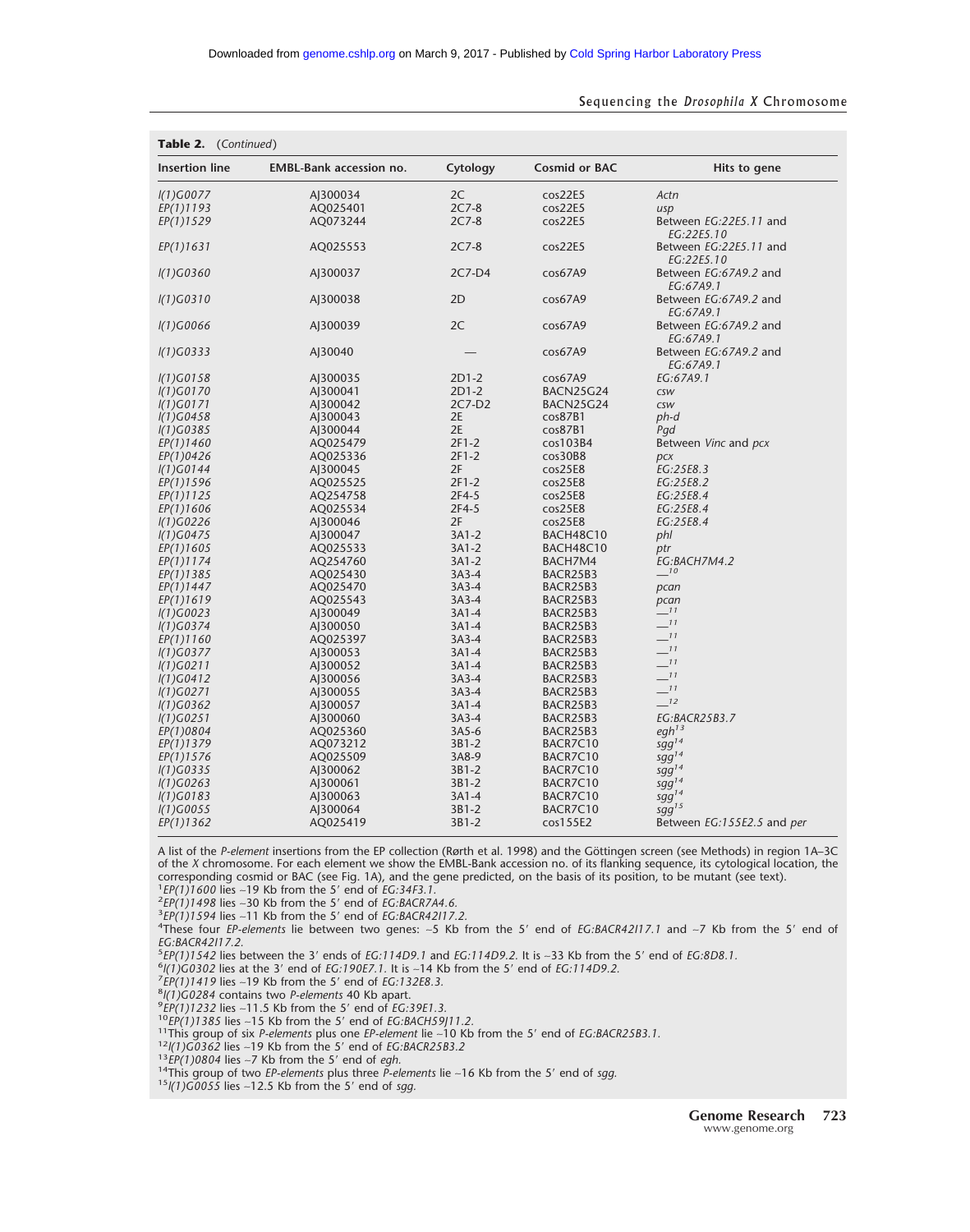Since the submission of version 1.0 of the Joint Sequence, some 263 "new" genes from across the ge-



**Figure 3** Sequence comparisons. A comparison of EDGP sequence of the tip of the *X* chromosome with that of the *Drosophila* Joint Sequence in the same region. The comparison was made using the MUMmer program (see Methods). The Gen-Bank accession numbers corresponding to the Joint Sequence are shown on the left (AE003417–AE003425); note that this is part of a unitig (Myers et al. 2000). The blocks indicate regions of  $\geq 1$  Kb present in one sequence but not the other. The position and length of each block of sequence  $\geq 1$  Kb that is unique to one sequence is shown; each GenBank accession is numbered to the *left* of the unitig, the corresponding base position within the EDGP sequence is shown in italics to the *right* of the unitig. The EDGP sequence is numbered continuously. The length of each block of unique sequence is in parentheses. The nature of these sequence segments is shown in the *center* (note that a segment may include sequences in addition to those identified here). The segments corresponding to transposable elements are indicated in orange; those corresponding to known genes are red; a gray "neck" depicts a sequence interrupted by a large block of *n*'s of length N (*n*N). The Greek superscripts  $({}^{\alpha}$ , $^{\beta}$  $\mathcal{F}, \mathcal{F}$ ) refer to the class of sequence difference (see text). Note that there are an additional nine transposable elements in the EDGP sequence that are not seen to differ in the Joint Sequence.

nome have been sequenced by the community as a whole (and submitted to EMBL-Bank, GenBank, or to

> DDBJ). Of these, some 53% are essentially identical in their protein coding regions to the Joint Sequence predictions (M. Ashburner, unpubl.). It is of some interest that both these community data and the EDGP data indicate that ∼55% of the proteins predicted by the Joint Sequence are essentially correct. This is a minimum figure, because it takes no account of alternative splice forms or the fact that some of the new community data represent only partial sequences.

#### *Overall Sequence Comparison*

The Joint Sequence for region 1A–3C is found on nine GenBank entries (Fig. 3). We have compared it to the contiguous EDGP sequence using the MUMmer program of Delcher et al. (1999) (Fig. 3). At the nucleotide level, the differences between our sequence and that of the Joint Sequence in this region are of two types: small indels and large (1 Kb or more) blocks of difference. Thirty large blocks of sequence are present in only one of the sequences. Ten of these blocks occur at identical nucleotide positions in both the Joint and EDGP sequences (Fig. 3). The null hypothesis is that these pairs of blocks are independent. As will be shown below, this is probably not true for all. Excluding these, the difference between the two studies at the nucleotide level is 3.03% (*n* = 2,568,355 common nucleotides). This figure may seem high, but over half (56%) of the EDGP sequence was from clones derived from a very different strain from that used for the Joint Sequence. We have partitioned this difference into that seen in known or predicted coding exons, known or predicted introns, and other sequences; the figures are 0.90%, 2.29%, and 3.98%, respectively.

Most of the 30 blocks of sequence that appear to be absent from one or other sequence are either regions that have not been elucidated fully in the Joint Sequence, or correspond to transposable elements of variable location and/or length. In particular, 17 blocks in one or the other sequence correspond to recognizable transposable elements of variable length and/or location ( in Fig. 3). These include two *roo* elements of different length found at the same position (nucleotide 572,960) in both sequences; five *roo* elements of variable loca-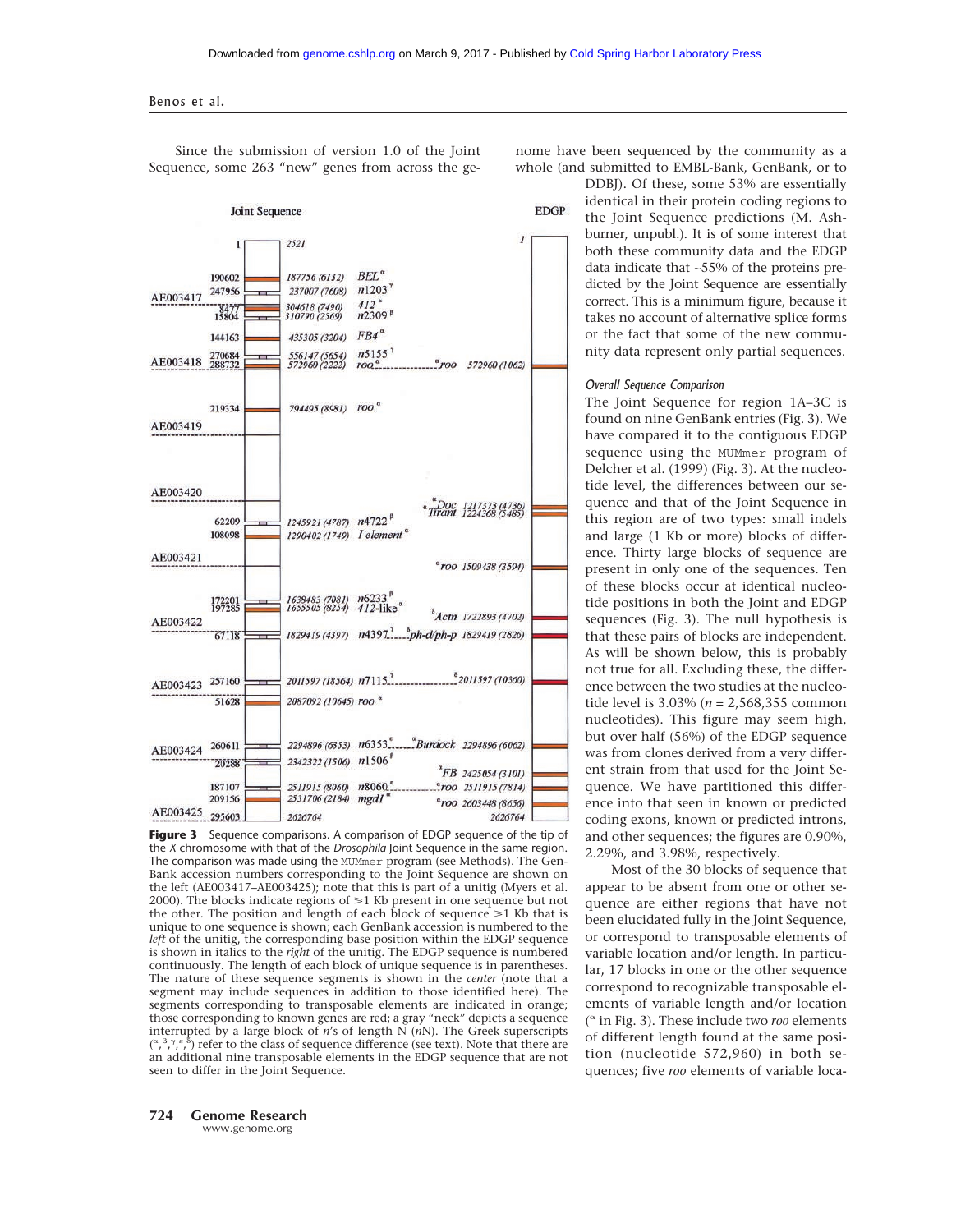tion; and 10 single occurrences of other transposable element families at unique locations (*BEL, 412, FB4, I, 412-like* and *mgd1* in the Joint Sequence, and *Doc*, *Tirant*, *Burdock*, and *FB* in the EDGP Sequence). It should be noted that two of the long runs of *n* in the Joint Sequence correspond to transposable elements in the EDGP Sequence (see below). The 17 differences in transposable elements are not surprising, as the majority of the two sequences were derived from two quite different fruitfly strains. In the EDGP sequence we have identified 18 transposable elements or fragments of elements and at least 7 of these differ in position in the Joint Sequence.

Ten of the 30 blocks are long gaps in the Joint Sequence  $(^\beta, \gamma, ^e$  in Fig. 3), represented in the GenBank accessions by long runs of *n*, with a total estimated length of 39,938 nucleotides. For four of the 10 gaps  $(^{6})$ , the length of the gap in the Joint Sequence is considerably larger than the corresponding region in the EDGP sequence; for example the run of 4722 *n*'s at position 1,245,921 corresponds to 102 bp in the EDGP sequence. We presume the reason for this is that the gap in the Joint Sequence represents a transposable element. Indeed, two gaps  $(\epsilon)$  are caused by transposable elements: The 6353-bp gap at 2,294,896 corresponds to a 6062-bp *Burdock* element in the EDGP sequence, and the 8060-bp gap at 2,511,915 corresponds to a *roo* element in the EDGP sequence. Of the four remaining gaps ( $\gamma$ ), two are complex (at 237,007 bp and 556,147 bp) and cannot be explained simply; one corresponds to the *ph-d*/*ph-p* gene duplication (see below), and the final gap, at 2,011,597 bp will be discussed below.

The remaining three long blocks ( $\delta$  in Fig. 3) of the 30 that differ between the two sequences are informative, and will be discussed more fully. Two are only found in the EDGP sequence and are clearly the result of misassemblies in the Joint Sequence. The first of these is just 3' to the *Actn* gene and is 4.7-Kb long; the probable explanation for it is that the Joint Sequence has failed to properly assemble a duplicated sequence that includes a partial duplication of the predicted gene *EG:133E12.4*. This duplication was first indicated by the matches of EST sequences (e.g., EMBL accession no. AA202518, EMBL accession no. AA696909) to both an exon of *EG:133E12.4* and to a region between this gene and *Actn*. The duplication is 4777 bp in length and the two copies are only mismatched over a 77-bp internal gap (1.5% mismatch). The second is in the region of the duplicate gene pair *ph-d* and *ph-p*; the Joint Sequence has an incorrect model for *ph-p*. That this region includes a long tandem repeat is known from the work of Deatrick et al. (1991).

The third region, at 2,011,597, is more complex. There is an 18.5 Kb region (of which 7.1 Kb are n's) in the Joint Sequence absent from the EDGP sequence; this sequence is not in the shotgun sequence of either relevant EDGP clone, cosmid 82C7, or BACH48C10. In addition, there is a 10.3-Kb sequence at the junction of these clones in the EDGP sequence that is absent from the Joint Sequence. Finally, 11 Kb of cosmid 82C7 is in the opposite orientation when compared to BACH48C10; note that the cosmid and BAC DNAs are from different strains (see Methods).

These three major sequence differences could be caused by polymorphisms; all occur within regions of EDGP cosmid sequence. However we consider that the hypothesis of misassembly, at least for the *Actn* and *ph-d*/*ph-p* region differences, is the more likely. The current "finishing" of the Joint Sequence by the BDGP should settle these problems.

Repeated regions are well known to present a problem to the software used to build long contiguous regions of sequence, and there is evidence of this in at least two regions of the Joint Sequence. It is interesting that in both cases the assembler appears to have had difficulties with tandem near repeats of quite long regions. Using statistical criteria, the software that assembled the Joint Sequence was able to identify and filter out the highly repetitive sequences, based on their higher than expected representation (Myers et al. 2000). However, the low copy repetitive sequences (such as the tandemly duplicated regions in these two cases) are difficult to identify by these methods. If this comparison of the *X* tip is typical of the genome as a whole, then it indicates some 90 misassemblies in the euchromatic sequence of the Joint Sequence.

The differences revealed by this comparison of the genomic sequence from the two projects includes both differences in sequencing method (clone-based in the case of the EDGP, and shotgun in the case of the Joint Sequence) and differences in strain from which the DNA was derived. Even when the sequenced DNA is from the same strain, but isolated some years apart, there are differences in sequence and transposable elements. For example, Myers et al. (2000) compared the *Adh* region sequenced by the BDGP using predominantly P1 clones (Ashburner et al. 1999) with that from the Joint Sequence. Although the differences are smaller than in the comparison made in this study, they are qualitatively very similar.

There are clear differences in gene predictions between the EDGP and Joint Sequence projects, both in the existence of genes and in the precise models of genes predicted in common. Again this is not too surprising, given that the Joint Sequence was annotated very largely by automatic methods, whereas the EDGP had the luxury of time to make a more careful study of each gene model. These differences point out that we have a long way to go before the annotation of eukaryotic sequences can be left entirely in the hands of computer programs (Ashburner 2000; Lewis et al. 2000).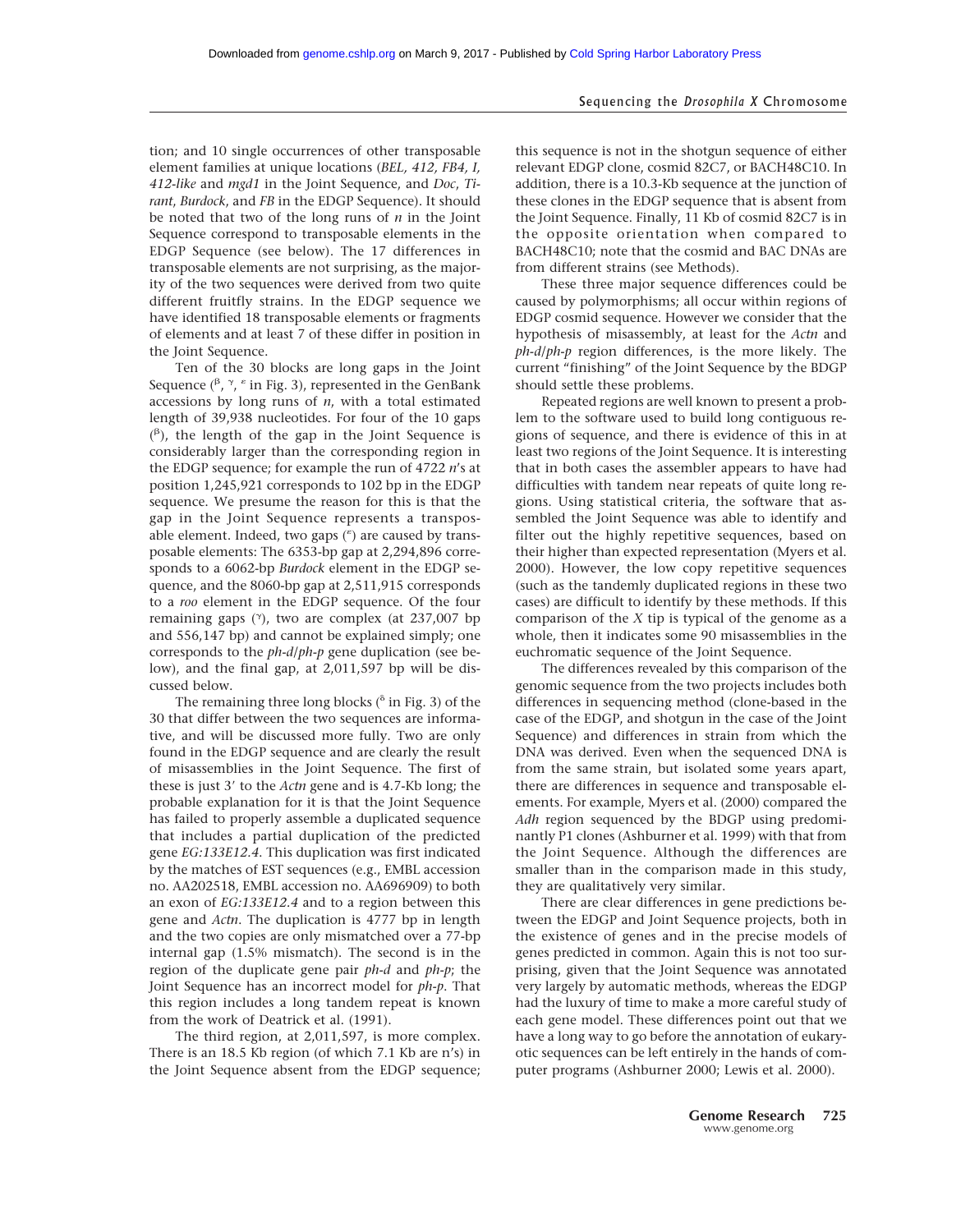This analysis has, for obvious reasons, concentrated on the differences between the two available sequences of this chromosome region. This must not obscure the fact that in general the two analyses are in remarkable agreement, and point to the overall utility of the "complete" genomic sequence now available for *D. melanogaster*.

## **METHODS**

#### Clone Libraries and Map Construction

DNA from two strains has been sequenced. About 44% of the sequence is from BAC clones derived from the same strain as that sequenced by the BDGP and by Celera; in contrast, the cosmid clones sequenced were from a different strain (Fig. 1). The relationship between these strains cannot be determined. Both strains were free of *P-elements.*

The cosmid library used for the construction of the *X* chromosome physical map was derived from a wild-type (Canton-S) strain and described in detail by Sidén-Kiamos et al. (1990). It has an estimated average insert size of 35 Kb and contains ∼18,000 clones providing a fourfold coverage of the genome. The library is available on high density double spotted filters from the MRC HGMP Resource Centre (http:// www.hgmp.mrc.ac.uk/Biology/Bio.html).

Three BAC clone libraries were used; each was constructed from DNA from the  $y^2$ ; cn bw sp isogenic strain. Two BAC libraries were made at CEPH (Centre d'Etude du Polymorphisme Humaine). One (BACN clones) was prepared with *Nde*II inserts and the other (BACH clones) with *Hin*dIII inserts, both in the vector pBeloBACII. These two libraries were made with pools of size-fractioned DNA that gave mean insert sizes of up to 90 Kb. The 23,400 clones gave ∼10-fold coverage of the genome. The third library was of *Eco*RI digested DNA (BACR clones) and was constructed in the vector pBACe.3.6 by Aaron Mammoser and Kazutoyo Oseogawa at the Roswell Park Cancer Institute (Buffalo, NY) in collaboration with the BDGP (Hoskins et al. 2000). This library gave an ∼17-fold coverage of the genome with an average insert size of 165 Kb.

#### **Sequencing**

Cosmids and BACs were sequenced by a two-stage approach involving random sequencing of sub-clones followed by directed sequencing to resolve problems. DNA from cosmids and BACs was sonicated and fragments of 1.4–2 Kb were cloned into either M13 or pUC18 vectors. Clones were sequenced using dye-terminator chemistry and loaded on ABI373 or ABI377 automated sequencing machines. Sequence base calling and contig assembly was accomplished using Phred/Phrap software (Ewing and Green 1998; Ewing et al. 1998) and editing took place in either Consed (Gordon et al. 1998) or Gap4 (Bonfield et al. 1995). Gaps were filled using a combination of custom primer walking and PCR.

Cosmid and BAC DNAs were nebulized and end repaired. Following agarose gel purification, fragments of ∼1500 nucleotides were ligated to linearized vector (pTZ19R or pCR-BluntII) and cloned in the KK2186 strain of *Escherichia coli.* Bacterial clones were picked at random and cultured overnight. Plasmid DNAs were prepared by an alkaline lysis method and purified using the QIAprep 96 Turbo Miniprep kit (QIAGEN). Insert DNA were sequenced from both ends using universal primers. Cycle sequencing was performed with labeled terminators using AmpliTaq and the Big Dye Terminator Cycle Sequencing Ready Reaction kit (Applied Biosystems).

The Heidelberg group employed the RANDI strategy that combines the advantages of RANdom and DIrected approaches. It involves systematic simultaneous sequencing on both strands from clones of combined libraries without cloning gaps. The random library fragments were generated by separate partial digestion with two four-cutter restriction enzymes (*Tsp, Sau*3A), gel-purified and ligated into plasmid vector. In parallel, BAC or cosmid DNA was completely digested with *Eco*RI (or *Hin*dIII) and fragments were isolated from agarose gel and inserted into the pUC vector. Their sequences served as a "scaffold" in the assembly of the complete sequence of the BAC genomic insert and also as templates for primer walking in the finishing stage. Cycle sequencing of plasmid DNA was performed with the AmpliTaqFS core kit (Applied Biosystems), using forward and reverse primers labeled with FITC or CY5. An MJ Research PT-200 cycler was used for 25 cycles (97°C, 15 sec; 55°C, 30 sec; 68°C, 30 sec). Reactions were loaded off-gel on the 72-clone porousmembrane combs, applied to 60-cm long polyacrylamide gels (4.5% Hydrolink Long Ranger gel solution, FMC) and analyzed on the ARAKIS sequencing system with array detectors, developed at EMBL (Erfle et al. 1997). This system allows simultaneous on-line sequencing of both strands (doublex sequencing), with the two sequencing products obtained in a single sequencing reaction, each labeled with a different fluorescent dye (Wiemann et al. 1995). Up to 2000 bases are thus obtained simultaneously in one sequencing reaction, which represents an efficient system for identifying large numbers of long sequences in one run. Raw sequencing data were evaluated, analyzed, and the consensus sequence assembled, using the software packages (LaneTracker and GeneSkipper) developed at EMBL. Remaining sequencing gaps were covered by primer walking (Voss et al. 1993). Direct cosmid or BAC DNA sequencing was carried out essentially as described elsewhere (Benes et al. 1997).

#### *P-element* Stocks and Mapping

A large-scale screen for insertions of the enhancer trap vector *P{lacW}* (Bier et al. 1989) in essential *X* chromosome genes has been performed in H. Jäckle's laboratory (Peter et al., in prep.). Females homozygous for a male sterile insertion of the *P{lacW}* element in chromosome *2* were crossed en masse to *w/Y; wg Sp/CyO; P{ry*<sup>+</sup> =*delta2*–*3}(99B)* males. In the next generation five homozygous *FM6* females were mated to two *w/Y; P{lacW}/CyO; P{ry* <sup>+</sup> =*delta2*–*3}(99B)/*+ males. F2 daughters in which the *CyO* and *P{lacW}* chromosomes had cosegregated were individually mated to *Fm7c/Y* males. Lines that produced only *FM6* sons in the F3 generation were kept as candidates for a lethal insertion. If these re-tested, then the lethal insertion was kept in stock balanced with *FM7c.*

*P{lacW}* insertion sites were mapped by either plasmid rescue or inverse PCR. DNA from adult flies was isolated using a QIAGEN column, digested overnight with an appropriate restriction enzyme, and then ligated under conditions favoring intramolecular joining. For plasmid rescue, *E. coli* cells were electroporated with the DNA and plated for the selection of ampicillin resistant colonies. These were used to inoculate small scale overnight cultures from which plasmid DNA was then isolated. Cycle sequencing was performed with a primer complementary to the 31-bp inverted repeat of the *P-element* on an ABI373 DNA sequencer using dye terminator technology. In the case of inverse PCR, we followed essentially the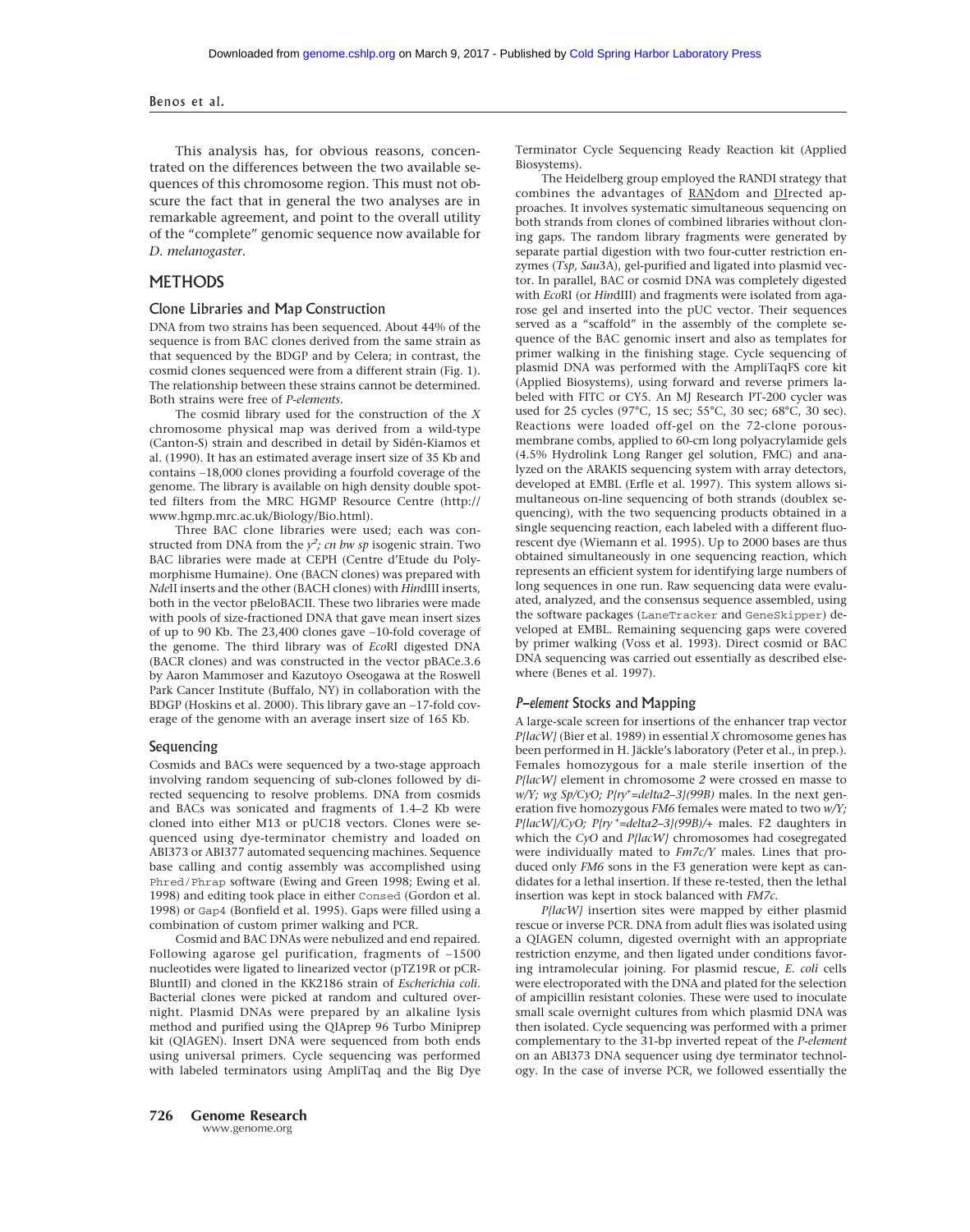protocol from the BDGP. We used their primers Plac1 and Plac4 for the amplification of 5' sequences and primers Pry4 and Plw3–1 for the amplification of 3' sequences, respectively. Sequencing was done as before with primer SP1 for 5' and primer SP6 for 3' analysis.

#### Sequence Analysis

Sequences were analyzed by the EDGP on a clone-by-clone basis; i.e., only fully sequenced clones (cosmids or BACs) were included. The overall analysis scheme is similar to that adopted by other genome projects (e.g., *C. elegans* Sequencing Consortium 1998).

tRNA genes were identified by tRNAscan-SE program, v. 1.0 (Lowe and Eddy 1997). Candidate protein coding genes were predicted independently by GENEFINDER version 0.84 (P. Green, unpubl.) and the publicly available Genscan version 1.0 (Burge and Karlin 1997). These two programs employ fundamentally different algorithms and complemented each other on gene discovery. GENSCAN and GENEFINDER had been trained on a vertebrate gene set and a *Drosophila*-specific set (compiled by G. Helt, pers. comm.), respectively. We measured the accuracy of prediction of the two programs with already known *Drosophila* genes and we found them to be comparable. However, each of them performed better on a different set of genes. As expected, *Drosophila*-trained GENEFINDER showed a preference for genes with fewer exons and smaller introns when compared to the vertebrate-trained GENSCAN.

Additional supporting evidence for the predicted genes, as well as indications of their function, was obtained by similarity searches against SWISS-PROT and TrEMBL protein databases (Bairoch and Apweiler 2000), *Drosophila* nucleic acid sequences (derived from EMBL-Bank), and *Drosophila* EST sets, generated by the BDGP (Rubin et al. 2000b) and by Andrews et al. (2000). (Note that the annotation of version 1 of the Joint Sequence did not use the entire BDGP EST data set; in particular 4,654 3' ESTs, out of a total of 86,121, were not used [S. Lewis, pers. comm.]). EST alignments were also used to fine-tune the intron/exon boundaries of the predicted genes. Simple repetitive sequences were filtered out by TANDEM, IN-VERTED, and QUICKTANDEM programs (R. Durbin, pers. comm..) whereas repeats of higher complexity were screened out using similarity searches against *Drosophila* repetitive and transposable element databases (see below). For protein and nucleotide database searches we used BLASTX and BLASTN, v. 1.4.9. (Altschul et al. 1990), respectively.

Finally, protein domains/motifs of the predicted genes were identified by PPSEARCH and HMMER (v. 2.1.1) programs, scanning the PROSITE and PFAM databases, respectively. PROSITE output was further filtered using the EMOTIF program (Nevill-Manning et al. 1998).

All data generated by the automatic computational analysis described above were parsed into an ACeDB-based database (http://www.acedb.org/), XDrosDB, tailored to the needs of the EDGP. The combined data were manually examined/analyzed using ACeDB software. During this analysis we disregarded genes with a GENEFINDER score <50, if there was no other supporting evidence for them (i.e., protein similarity and/or EST matches). This cutoff is stricter than the one used by the BDGP (cutoff = 20) for the analysis of the *Adh* region (Ashburner et al. 1999); and, presumably, increases the number of rejected genes (false negatives). However, we chose to set it this high to avoid overpredicting genes (false positives).

During the initial phase of our work, we, in collaboration

with the BDGP, created and subsequently curated three datasets. One consisted of 1332 *D. melanogaster* coding sequences from genes that have been previously studied genetically and/or biochemically. This is a nonredundant set, i.e., only one copy of each gene is included in it. In case a gene appears in multiple entries in the public databases (e.g., alternatively transcribed, submitted from more than one laboratory, etc.), we manually selected one copy (usually the best documented or longest open reading frame). We used this dataset to test the accuracy of the two chosen gene prediction programs (GENEFINDER, GENSCAN), as well as a source for hexanucleotides score calculation (GENEFINDER). This dataset has been subsequently expanded/updated to include genes identified by *Drosophila* genome projects (EDGP, BDGP, and Celera), with the help of Leyla Bayraktaroglou (FlyBase at Harvard). Both the original and expanded versions, together with information about their history, can be found at: ftp:// ftp.ebi.ac.uk/pub/databases/edgp/sequence\_sets/or from http://fruitfly.berkeley.edu/.

Similarly, a nonredundant collection of 47 *D. melanogaster* transposable elements and another consisting of 96 miscellaneous repetitive sequences were also assembled during the initial phase of our project. These datasets were used to identify complex repetitive regions, as described previously. They are also available from the same ftp site or from the BDGP site.

For clarity, we use the term "Joint Sequence" to refer to v1.0 of the complete sequence of the genome of *D. melanogaster* (Adams et al. 2000) released on March 24, 2000 by Celera. Comparisons of predicted, or known, protein sequences from the EDGP project with those from the Joint Sequence were done by CLUSTALW using the protein sequences of release 1.0 of the Joint Sequence (http://www.fruitfly.org/ sequence/sequence\_db/aa\_gadfly.dros of March 21, 2000). These comparisons were then analyzed by hand. The comparison of the entire sequence of the *X* chromosome tip with the sequence of the same region from the Joint Sequence was done using the MUMmer program (Delcher et al. 1999), which aligns long genomic regions by finding corresponding maximal unique matches. Nine separate alignments were done using the following GenBank accession nos.: AE003417, AE003418, AE003419, AE003420, AE003421, AE003422, AE003423, AE003424, and AE003425, each being matched against the entire EDGP sequence. The resulting alignments were analyzed by hand to find regions where the discrepancies between the sequences were large. Figure 3 was drawn by hand and is a graphic depiction of the alignment produced by MUMmer. Large segments absent from one of the sequences have been highlighted.

The results presented in this study were obtained by or before February 7, 2000. However, if we had repeated the same analysis today we would have assigned function (by protein similarity) to 23 more of the predicted genes (raising the percentage of the genes with significant protein similarities to 66% of the 206 newly identified genes).

Supplementary data are available from ftp://ebi.ac.uk/pub/ databases/edgp/EDGP-GenomeResearch\_suppdata\_2001.

## ACKNOWLEDGMENTS

This work was supported by a Contract from the European Commission under Framework Programme 4 (coordinator D.M. Glover), by a grant from the Medical Research Council, London to M.A. and D.M.G., by a grant from the Dirección General de Investigacion Científica y Técnica to J.M., by a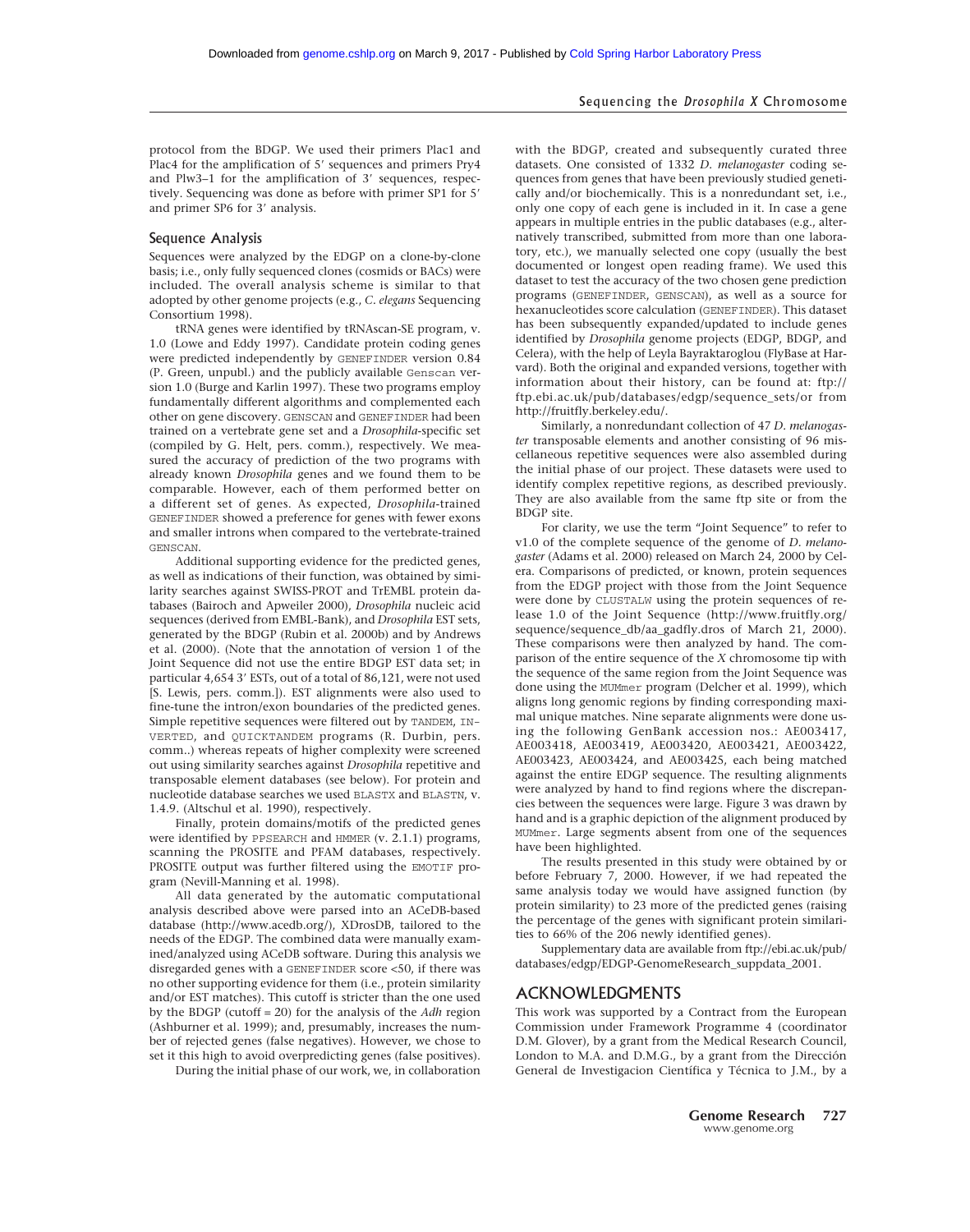grant from the Hellenic Secretariat General for Science and Technology to K.L., and by a grant from the Deutsche Humangenomprojekt to H.J. R.D.C.S. was supported by a Wellcome Trust Senior Fellowship. We thank many colleagues for their help. We are grateful to Gerry Rubin and his colleagues at the BDGP, particularly Suzanna Lewis, Sima Misra, and Susan Celniker (and, of course, Gerry himself) for the exchange of materials, information, and ideas over the years. Greg Helt of the BDGP was very helpful in providing us with the initial *Drosophila* gene training set. We also thank Rolf Apweiler and his SWISS-PROT/TrEMBL team at the EBI, particularly Alexander Kanapin and Wolfgang Fleischmann for their help with the protein motif analysis. We also thank Rolf Apweiler, head of that team, for his blessings. Richard Durbin's group at the Sanger Center have been extraordinarily helpful; in particular, Daniel Lawson gave tremendous help with ACeDB despite having to bend double at times. Kim Rutherford of the Pathogen Sequencing Unit at the Sanger Center provided the software to draw Figure 1; without this we may have been lost. We thank Brian Oliver of the NIH, Bethesda for a pre-print copy of his paper on testis ESTs, Leyla Bayraktaroglou (FlyBase group, Harvard) for her help in the curation of reference sequence data sets, and David Judge of the Cambridge School of Biological Sciences Biocomputing Unit for help.

The publication costs of this article were defrayed in part by payment of page charges. This article must therefore be hereby marked "advertisement" in accordance with 18 USC section 1734 solely to indicate this fact.

#### REFERENCES

- Adams, M., Celniker, S.E., Holt, R.A., Evans, C.A., Gocayne, J.D., Amanatides, P.G., Scherer, S.E., Li, P.W., Hoskins, R.A., Galle, R.F., et al. 2000. The genome sequence of *Drosophila melanogaster. Science* **287:** 2185–2195.
- Agol, I.J. 1929. Treppenartiger Allelomorphismus bei *Drosophila melanogaster.* Zur Frage nach der Struktur und der Natur des Gens. *Zh. Eksp. Biol. Med.* **5:** 86–101.
- Ajioka, J.W., Smoller, D.A., Jones, R.W., Carulli, J.P., Vellek, A.E.C., Garza, D., Link, A.J., Duncan, I.W., and Hartl, D.L. 1991. *Drosophila* genome project — one-hit coverage in yeast artificial chromosomes. *Chromosoma* **100:** 495–509.
- Alikhanian, S.I. 1937. A study of the lethal mutations in the left end of the sex-chromosome in *Drosophila melanogaster. Zool. Zh.* **16:** 247–279 (Russian, English summary).
- Alonso, M.C. and Cabrera, C.V. 1988. The *achaete*-*scute* gene complex of *Drosophila melanogaster* comprises four homologous genes. *EMBO J.* **7:** 2585–2591.
- Altschul, S.F., Gish, W., Miller, W., Myers, E.W., and Lipman, D.J. 1990. Basic local alignment search tool. *J. Mol. Biol.* **215:** 403–410.
- Andrews, J., Bouffard, G., Cheadle, C., Lu, J., Becker, K., and Oliver, B. 2000. Gene discovery using computational and microarray analysis of transcription in the *Drosophila melanogaster* testis. *Genome Res.* **10:** 2030–2043.

Ashburner, M. 1969. Patterns of puffing activity in the salivary gland chromosomes of *Drosophila*. II. The X-chromosome puffing patterns of *Drosophila melanogaster* and *Drosophila simulans*. *Chromosoma* **27:** 47–63.

———. 2000. A biologist's view of the *Drosophila* Genome Annotation Assessment Project. *Genome Res.* **10:** 391–393.

Ashburner, M., Misra, S., Roote, J., Lewis, S.E., Blazej, R., Davis, T., Doyle, C., Galle, R., George, R., Harris, N, et al. 1999. An exploration of the sequence of a 2.9-Mb region of the genome of *Drosophila melanogaster.* The *Adh* region. *Genetics* **153:** 179–219.

Bairoch, A., and Apweiler, R. 2000. The SWISS-PROT protein sequence database and its supplement TrEMBL in 2000. *Nucleic* *Acid Res.* **28:** 45–48.

- Bayer, C.A., Holley, B., and Fristrom, J.W. 1996. A switch in Broad-Complex zinc-finger isoform expression is regulated posttranscriptionally during the metamorphosis of *Drosophila* imaginal discs. *Dev. Biol.* **177:** 1–14.
- Bayer, C.A., von Kalm, L., and Fristrom, J.W. 1997. Relationships between protein isoforms and genetic functions demonstrate functional redundancy at the Broad-Complex during *Drosophila* metamorphosis. *Dev. Biol.* **187:** 267–282.
- Becker, H.J. 1962. Die Puffs der Speicheldrusenchromosomen von *Drosophila melanogaster*. II. Die Auslosung der Puffbildung, ihre Spezifitat und ihre Beziehung zur funktion der Ringdruse. *Chromosoma* **13:** 341–384.
- Benes, V., Kilger, C., Voss, H., Pääbo, S., and Ansorge, W. 1997. Direct primer walking on P1 plasmid DNA. *Biotechniques* **23:** 98–100.
- Benos, P.V., Gatt, M.K., Ashburner, M., Murphy, L., Harris, D., Barrell, B., Ferraz, C., Vidal, S., Brun, C., Demailles, J., et al. 2000. From sequence to chromosome: The tip of the *X* chromosome of *D. melanogaster*. *Science* **287:** 2220–2222.
- Berge, J.B., Feyereisen, R., and Amichot, M. 1998. Cytochrome P450 monooxygenases and insecticide resistance in insects. *Phil. Trans. R. Soc.* **353:** 1701–1705.
- Bier, E., Vaessin, H., Shepherd, S., Lee, K., McCall, K., Barbel, S., Ackerman, L., Carretto, R., Uemura, T., Grell, E., et al. 1989. Searching for pattern and mutation in the *Drosophila* genome with a P-lacZ vector. *Genes & Dev.* **3:** 1273–1287.
- Biessmann, H. and Mason, J.M. 1997. Telomere maintenance without telomerase. *Chromosoma* **106:** 63–69.
- Bonfield, J.K, Smith, K.F., and Staden, R. 1995. A new DNA sequence assembly program. *Nucl. Acids Res.* **23:** 4992–4999.
- Bridges, C.B. 1916. Non-disjunction as proof of the chromosome theory of heredity. *Genetics* **1:** 1–52; 107–163.
- –——. 1935. Salivary chromosome maps with a key to the banding of the chromosomes of *Drosophila melanogaster. J. Hered.* **26:** 60–64.
- —–—. 1937. Correspondences between linkage maps and salivary chromosome structure, as illustrated in the tip of chromosome *2R* of *Drosophila melanogaster*. *Cytologia* **Fujii Jubil. Vol.:** 745–755.
- Burge, C. and Karlin, S. 1997. Prediction of complete gene structures in human genomic DNA. *J. Mol. Biol.* **168:** 78–94.
- *C. elegans* Sequencing Consortium. 1998. Genome sequence of the nematode *C. elegans*: A platform for investigating biology. *Science* **282:** 2012–2018.
- Campuzano, S. and Modolell, J. 1992. Patterning of the *Drosophila* nervous system: The *acheate*-*scute* complex. *Trends Genet.* **8:** 202–207.
- Campuzano, S., Carramolino, L., Cabrera, C.V., Ruiz-Gómez, M., Villares, R., Boronat, A., and Modolell, J. 1985. Molecular genetics of the *achaete*-*scute* gene complex of *D. melanogaster. Cell* **40:** 327–338.
- Chávez, V.M., Marqués, G., Delbecque, J.P., Kobayashi, K., Hollingsworth, M., Burr, J., Natzle, J.E., and O'Connor, M.B. 2000. The *Drosophila disembodied* gene controls late embryonic morphogenesis and codes for a cytochrome P450 enzyme that regulates embryonic ecdysone levels. *Development* **127:** 4115–4126.
- Chia, W., Howes, G., Martin, M., Meng, Y.B., Moses, K., and Tsubota, S. 1986. Molecular analysis of the yellow locus of *Drosophila*. *EMBO J.* **5:** 3597–3605.
- Dambly-Chaudière, C. and Ghysen, A. 1987. Independent subpatterns of sense organs require independent genes of the *achaete*-*scute* complex in *Drosophila* larvae. *Genes & Dev.* **1:** 297–306.
- Deak P., Omar, M., Saunders, R.D.C., Pal, M., Komonyi, O., Szidonya, J., Maroy, P., Guo, Y., Zhang, X., Kaiser, K., et al. 1997. P-element insertion alleles of essential genes on the third chromosome of *Drosophila melanogaster*: Correlation of physical and genetic maps in chromosomal region 86E-87F. *Genetics* **147:** 1697–1722.

**728 Genome Research** www.genome.org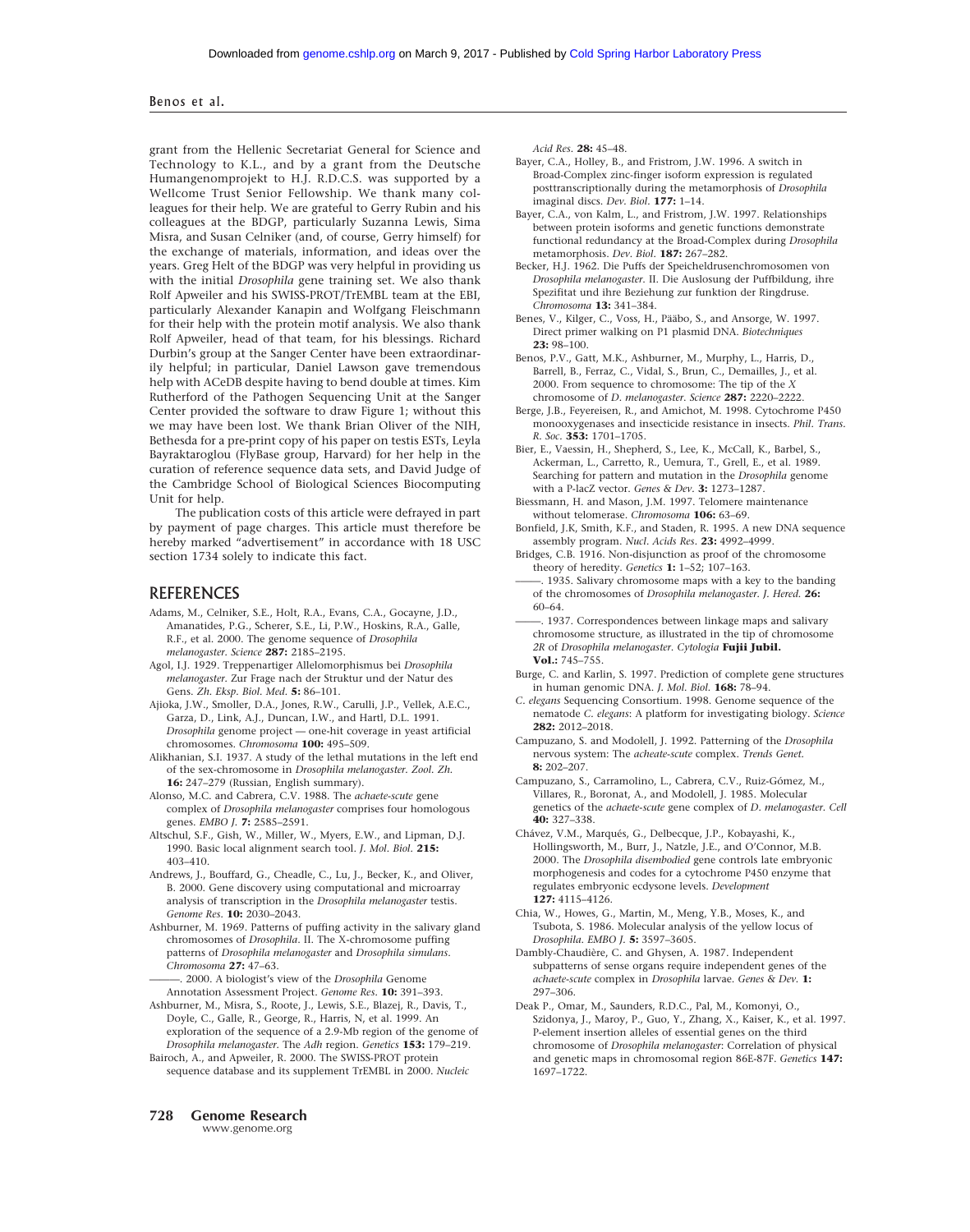- Deatrick, J., Daly, M., Randsholt, N.B., and Brock, H.W. 1991. The complex genetic locus *polyhomeotic* in *Drosophila melanogaster* potentially encodes two homologous zinc-finger proteins. *Gene* **105:** 185–195.
- Delcher, A.L., Kasif, S., Fleischmann, R.D., Peterson, J., White, O., and Salzberg, S.L. 1999. Alignment of whole genomes. *Nucleic Acids Res.* **27:** 2369–2376.
- DiBello, P.R., Withers, D.A., Bayer, C.A., Fristrom, J.W., and Guild, G.M. 1991. The *Drosophila* Broad-Complex encodes a family of related proteins containing zinc fingers. *Genetics* **129:** 385–397.
- Erfle, H., Ventzki, R., Voss, H., Rechmann, S., Benes, V., Stegemann, J., and Ansorge, W. 1997. Simultaneous loading of 200 sample lanes for DNA sequencing on vertical and horizontal, standard and ultrathin gels. *Nucleic Acids Res.* **25:** 2229–2230.
- Ewing, B. and Green, P. 1998. Base-calling of automated sequencer traces using phred. II. Error probabilities. *Genome Res.* **8:** 186–194.

Ewing, B., Hillier, L., Wendl, M.C., and Green, P. 1998. Base-calling of automated sequencer traces using phred. I. Accuracy assessment. *Genome Res.* **8:** 175–185.

- García-Bellido, A. 1979. Genetic analysis of the *achaete-scute* system of *Drosophila melanogaster. Genetics* **91:** 491–520.
- García-García, M.J., Ramain, P., Simpson, P., and Modolell, J. 1999. Different contributions of pannier and wingless to the patterning of the dorsal mesothorax of *Drosophila. Development* **126:** 3523–3532.
- González, F. 1989. Estructura Molecular de los Genes del Complejo achaete-scute de *Drosophila melanogaster.* Ph.D thesis. Universidad Autónoma, Madrid.
- Gordon, D., Abajian, C., and Green, P. 1998. Consed: A graphical tool for sequence finishing. *Genome Res.* **8:** 195–202.
- Hoskins, R.A., Nelson, C.R., Berman, B.P., Laverty, T.R., George, R.A., Ciesiolka, L., Naeemuddin, M., Arenson, A.D., Durbin, J., David, R.G., et al. 2000. A BAC-based physical map of the major autosomes of *Drosophila melanogaster. Science* **287:** 2271–2274.
- Hummel, T., Krukkert, K., Roos, J., Davis, G., and Klambt, C. 2000. *Drosophila* Futsch/22C10 is a MAP1B-like protein required for dendritic and axonal development. *Neuron* **26:** 357–370.
- Jiménez, F. and Campos-Ortega, J.A. 1987. Genes of the subdivision 1B of the genome of *Drosophila melanogaster* and their participation in neural development. *J. Neurogenet.* **4:** 179–200.
- Judd, B.H. 1998. Genes and chromomeres: A puzzle in three dimensions. *Genetics* **150:** 1–9.
- Judd, B.H., Shen, M.W., and Kaufman, T.C. 1972. The anatomy and function of a segment of the *X* chromosome of *Drosophila melanogaster. Genetics* **71:** 139–156.
- Kafatos, F.C., Louis, C., Savakis, C., Glover, D.M., Ashburner, M., Link, A.J., Sidén-Kiamos, I., and Saunders, R.D.C. 1990. Integrated maps of the *Drosophila melanogaster* genome. *Trends Genet.* **7:** 155–160.
- Kimmerly, W., Stultz, K., Lewis, S., Lewis, K., Lustre, V., Romero, R., Benke, J., Sun, D., Shirley, G., Martin, C., et al. 1996. A P1-based physical map of the *Drosophila* euchromatic genome. *Genome Res.* **6:** 414–430.
- Lea, D.E. 1955. *Actions of radiations on living cells*, 2nd edition. Cambridge University Press, Cambridge, UK.
- Lefevre, G. 1976. A photographic representation and interpretation of the polytene chromosomes of *Drosophila melanogaster* salivary glands. In *The genetics and biology of drosophila, Vol. 1a* (ed. M. Ashburner and E. Novitski), pp. 31–66. Academic Press, London, UK.
- Lefevre, G., and Watkins, W.S. 1986. The question of the total gene number in *Drosophila melanogaster. Genetics* **113:** 869–895.
- Lewis, S., Ashburner, M., and Reese, M.G. 2000. Annotating eukaryotic genomes. *Curr. Opin. Struct. Biol.* **10:** 349–354.
- Lim, J.K. and Snyder, L.A. 1974. Cytogenetic and complementation analysis of recessive lethal mutations induced in the *X*-chromosome of *Drosophila* by three alkylating agents. *Genet. Res.* **24:** 1–10.
- Lowe, T.M. and Eddy, S.R. 1997. tRNAscan-SE: A program for improved detection of transfer RNA genes in genomic sequences.

*Nucleic Acids Res.* **25:** 955–964.

- Louis, C., Madueño, E., Modolell, J., Omar, M., Papagiannaki, G., Saunders, R.D.C., Savakis, C., Sidén-Kiamos, I., Spanos, L., Topalis, P., et al. 1997. 105 new potential *Drosophila melanogaster* genes revealed through STS families. *Gene* **195:** 187–193.
- Madueño, E., Rimmington, G., Saunders, R.D.C., Savakis, C., Sidén-Kiamos, I., Skavdis, G., Spanos, L., Trennear, J., Adam, P., Ashburner, M., et al. 1995. A physical map of the *X* chromosome of *Drosophila melanogaster*: Cosmid contigs and sequence tagged sites. *Genetics* **139:** 1631–1647.
- Morgan, T.H. 1910. Sex limited inheritance in *Drosophila. Science* **32:** 120–122.
- Muller, H.J. 1935. The origination of chromatin deficiencies as minute deletions subject to insertion elsewhere. *Genetica* **17:** 237–252.
- Myers, E.W., Sutton, G.G., Delcher A.L., Dew, I.M., Fasulo, D.P., Flanigan, M.J., Kravitz, S.A., Mobarry, C.M., Reinert, K.H.J., Remington, K.A., et al. 2000. A whole-genome assembly of *Drosophila. Science* **287:** 2196–2204.
- Nelson, D. 2000. http://drnelson.utmem.edu/CytochromeP450.html.
- Nevill-Manning, C.G., Wu, T.D., and Brutlag, D.L. 1998. Highly specific protein sequence motifs for genome analysis. *Proc. Natl. Acad. Sci.* **95:** 5865–5871.
- Nguyen, D.N., Liu, Y., Litske, M.L., and Reinke, R. 1997. The *sidekick* gene, a member of the immunoglobulin superfamily, is required for pattern formation in the *Drosophila* eye. *Development* **124:** 3303–3312.
- Rørth, P., Szabo, K., Bailey, A., Laverty, T., Rehm, J., Rubin, G., Weigmann, K., Milan, M., Benes, V., Ansorge, W., et al. 1998. Systematic gain-of-function genetics in *Drosophila*. *Development* **125:** 1049–1057.
- Rubin, G.M. 1996. Around the genomes: The *Drosophila* genome project. *Genome Res.* **6:** 71–79.
- -. 1998. The *Drosophila* genome project: A progress report. *Trends Genet.* **14:** 340–343.
- Rubin, G.M., Yandell, M.D., Wortman, J.R., Miklos, G.L.G., Nelson, C.R., Hariharan, I.K., Fortini, M.E., Li, P.W., Apweiler, R., Fleischmann, W., et al. 2000a. Comparative genomics of the eukaryotes. *Science* **287:** 2204–2215.
- Rubin, G.M., Hong, L., Brokstein, P., Evans-Holm, M., Frise, E., Stapleton, M., and Harvey, D.A. 2000b. A *Drosophila* complementary DNA resource. *Science* **287:** 2222–2224.
- Ruiz-Go´mez, M. and Modolell, J. 1987. Deletion analysis of the *achaete*-*scute* locus of *D. melanogaster. Genes & Dev.* **1:** 1238–1246.
- Saunders, R.D.C., Glover, D.M., Ashburner, M., Sidén-Kiamos, I., Louis, C., Monastirioti, M., Savakis, C., and Kafatos, F.C. 1989. PCR amplification of DNA microdissected from a single polytene chromosome band: A comparison with conventional microcloning. *Nucleic Acids Res.* **17:** 9027–9037.
- Sidén-Kiamos, I., Saunders, R.D.C., Spanos, L., Majerus, T., Treanear, J., Savakis, C., Louis, C., Glover, D.M., Ashburner, M., and Kafatos, F.C. 1990. Towards a physical map of the *Drosophila melanogaster* genome: Mapping of cosmid clones within defined genomic divisions. *Nucleic Acids Res.* **18:** 6261–6270.
- Sorsa, V. 1988. *Chromosome maps of* Drosophila. *2vols*. CRC Press, Boca Raton, FL.
- Spradling, A.C., Stern, D., Beaton, A., Rhem, E.J., Laverty, T., Mozden, N., Misra, S., and Rubin, G.M. 1999. The BDGP gene disruption project: Single P element insertions mutating 25% of vital *Drosophila* genes. *Genetics* **153:** 135–177.
- Sturtevant, A.H. 1913. The linear arrangement of six sex-linked factors in *Drosophila*, as shown by their mode of association. *J. Exp. Zool.* **14:** 43–59.
- Sulston, J., Mallett, F., Staden, R., Durbin, R., Horsnell, T., and Coulson, A. 1988. Software for genome mapping by fingerprinting techniques. *Comput. Appl. Biosci.* **4:** 125–132.
- Török, T., Tick, G., Alvarado, M., and Kiss, I. 1993. P-lacW insertional mutagenesis on the second chromosome of *Drosophila melanogaster*: Isolation of lethals with different overgrowth phenotypes. *Genetics* **135:** 71–80.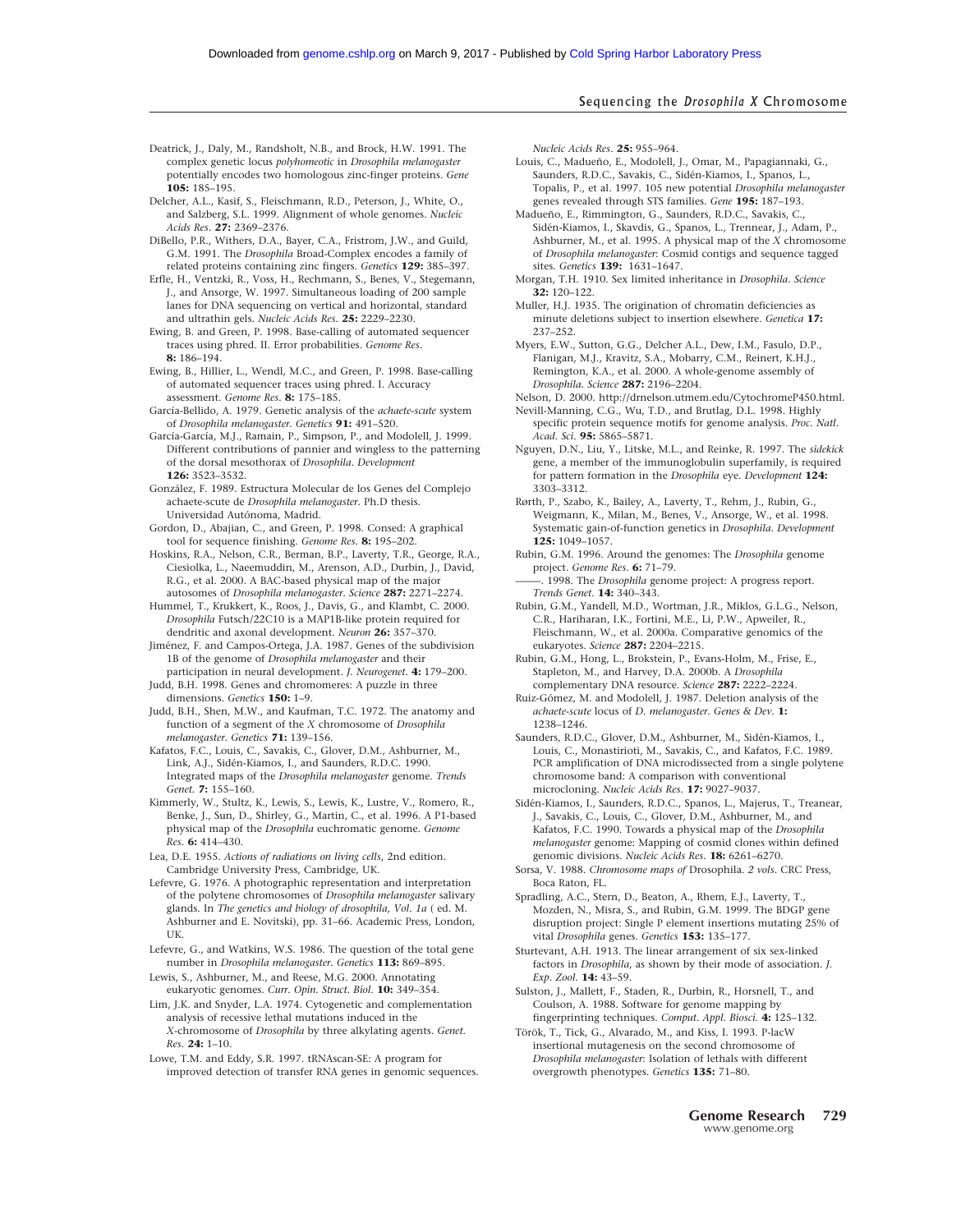- Tzolovsky, G., Deng, W.M., Schlitt, T., and Bownes, M. 1999. The function of the Broad-Complex during *Drosophila melanogaster* oogenesis. *Genetics* **153:** 1371–1383.
- Venter, J.C., Adams, M.D., Sutton, G.G., Kervalage, A.R., Smith, H.O., and Hunkapiller, M. 1998. Shotgun sequencing of the human genome. *Science* **280:** 1540–1542.
- Villares, R. and Cabrera, C.V. 1987. The *achaete*-*scute* gene complex of *D. melanogaster*: Conserved domains in a subset of genes required for neurogenesis and their homology to myc. *Cell* **50:** 415–424.
- Voss, H., Wiemann, S., Grothues, D., Sensen, C., Zimmermann, J., Schwager, C., Stegemann, J., Erfle, H., Rupp, T., and Ansorge, W. 1993. Automated low-redundancy large-scale DNA sequencing by primer walking. *Biotechniques* **15:** 714–721.

Wiemann, S., Stegemann, J., Grothues, D., Bosch, A., Estivill, X.,

Schwager, C., Zimmermann, J., Voss, H., and Ansorge, W. 1995. Simultaneous on-line DNA sequencing on both strands with two fluorescent dyes. *Anal. Biochem.* **224:** 117–121.

- Young, M.W. and Judd, B.H. 1978. Nonessential sequences, genes, and the polytene chromosome bands of *Drosophila melanogaster. Genetics* **88:** 723–742.
- Zhimulev, I.F. 1999. Genetic organization of polytene chromosomes. *Adv. Genet.* **39:** 1–599.
- Zhimulev, I.F., Belyaeva, E.S., Mazina, O.M., and Balasov, M.L. 1995. Structure and expression of the BRC locus in *Drosophila melanogaster*, Diptera: Drosophilidae*. Eur. J. Ent.* **92:** 263–270.

*Received December 10, 2000; accepted in revised form February 16, 2001.*